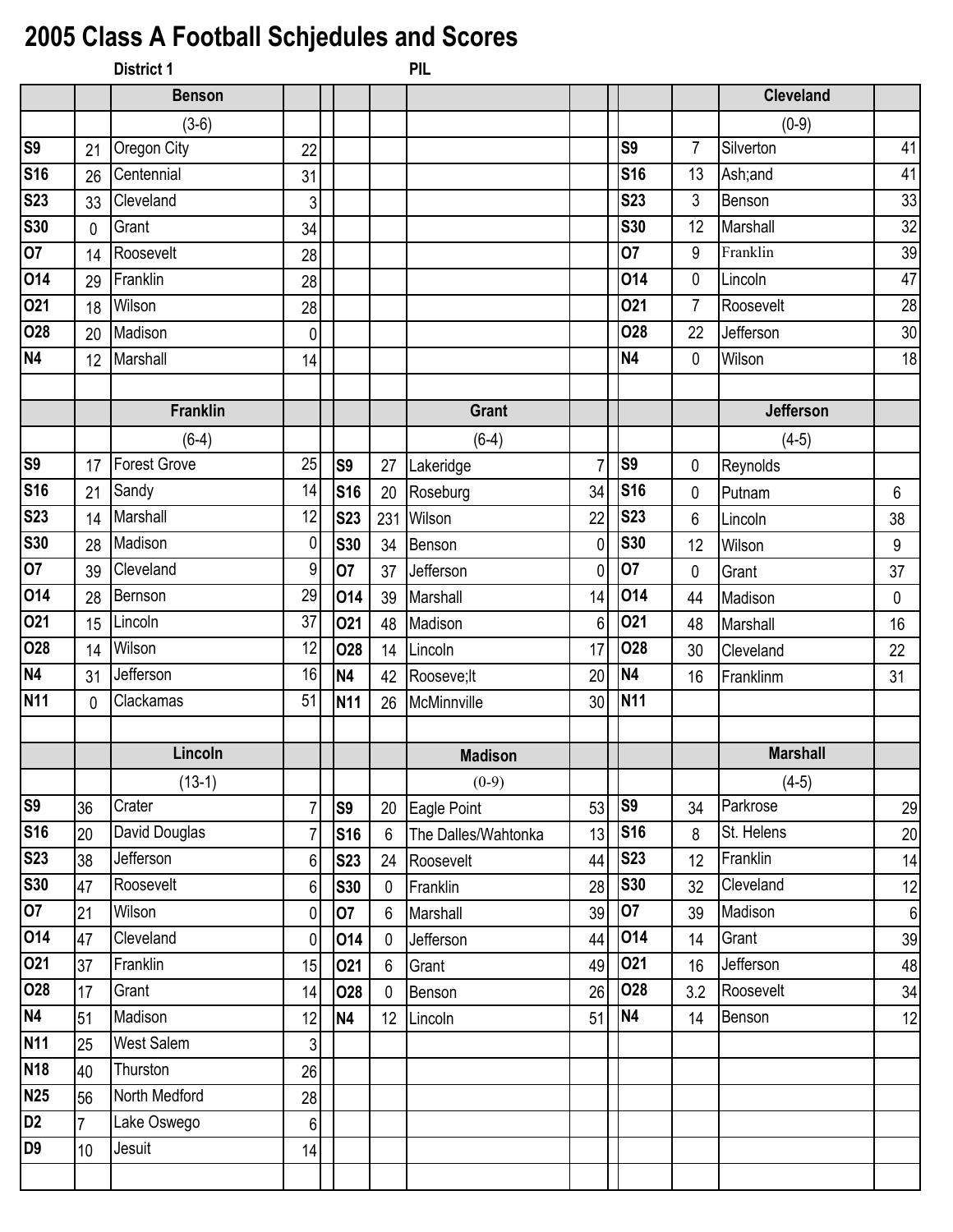|                          |                | <b>Roosevelt</b>  |                  |                |                |                |                |                 |                | Wilson             |                 |
|--------------------------|----------------|-------------------|------------------|----------------|----------------|----------------|----------------|-----------------|----------------|--------------------|-----------------|
|                          |                | $(7-3)$           |                  |                |                |                |                |                 |                | $(4-5)$            |                 |
| $\overline{\mathbf{S9}}$ | 28             | St. Helens        | 15               |                |                |                |                | S <sub>9</sub>  | 14             | Gresham            | 55              |
| <b>S16</b>               | 49             | Parkrose          | 28               |                |                |                |                | <b>S16</b>      | 21             | <b>Grants Pass</b> | 10              |
| <b>S23</b>               | 44             | Madison           | 24               |                |                |                |                | <b>S23</b>      | 22             | <b>Grants Pass</b> | $\overline{21}$ |
| <b>S30</b>               | 6              | Lincoln           | 47               |                |                |                |                | <b>S30</b>      | 9              | Jefferson          | $\overline{12}$ |
| $\overline{07}$          | 28             | Benson            | 14               |                |                |                |                | 07              | 0              | Lincoln            | 21              |
| 014                      | 24             | Wilson            | $\mathbf 0$      |                |                |                |                | 014             | $\mathbf 0$    | Roosevelt          | 24              |
| 021                      | 28             | Cleveland         | $\overline{7}$   |                |                |                |                | 021             | 28             | Benson             | 18              |
| <b>O28</b>               | 34             | Marshall          | 32               |                |                |                |                | 028             | 12             | Franklin           | 14              |
| N4                       | 20             | Grant             | 42               |                |                |                |                | N <sub>4</sub>  | 18             | Cleveland          | $\mathbf 0$     |
| <b>N11</b>               | 14             | Lake Oswego       | 55               |                |                |                |                |                 |                |                    |                 |
|                          |                |                   |                  |                |                |                |                |                 |                |                    |                 |
|                          |                | <b>District 2</b> |                  |                |                | <b>Metro</b>   |                |                 |                |                    |                 |
|                          |                | Aloha             |                  |                |                |                |                |                 |                | <b>Beaverton</b>   |                 |
|                          |                | $(4-5)$           |                  |                |                |                |                |                 |                | $(8-3)$            |                 |
| <b>S9</b>                | 22             | Glencoe           | 19               |                |                |                |                | S <sub>9</sub>  | 35             | Westview           | 14              |
| <b>S16</b>               | 5              | Sunset            | $\boldsymbol{8}$ |                |                |                |                | <b>S16</b>      | 62             | Liberty            | $\overline{7}$  |
| <b>S23</b>               | 6              | Southridge        | 33               |                |                |                |                | <b>S23</b>      | 14             | Jesuit             | 21              |
| <b>S30</b>               | $\overline{7}$ | Beaverton         | 28               |                |                |                |                | <b>S30</b>      | 28             | Aloha              | $\overline{7}$  |
| $\overline{07}$          | 6              | Westview          | 20               |                |                |                |                | 07              | 61             | Glencoe            | $6\,$           |
| 014                      | 24             | Hillsboro         | $\mathbf{3}$     |                |                |                |                | 014             | $\overline{7}$ | Southridge         | 12              |
| 021                      | 6              | Jesuit            | 50               |                |                |                |                | 021             | 41             | Sunset             | 15              |
| 028                      | 25             | Century           | 11               |                |                |                |                | 028             | 35             | Hillsboro          | 6               |
| <b>N4</b>                | 35             | Liberty           | 6                |                |                |                |                | N <sub>4</sub>  | 54             | Century            | $\delta$        |
|                          |                |                   |                  |                |                |                |                | N <sub>11</sub> | 46             | Redmond            | 25              |
|                          |                |                   |                  |                |                |                |                | <b>N18</b>      | 27             | North Medford      | 42              |
|                          |                |                   |                  |                |                |                |                |                 |                |                    |                 |
|                          |                |                   |                  |                |                |                |                |                 |                |                    |                 |
|                          |                | <b>Century</b>    |                  |                |                | <b>Glencoe</b> |                |                 |                | <b>Hillsboro</b>   |                 |
|                          |                | $(1-8)$           |                  |                |                | $(3-6)$        |                |                 |                | $(0-9)$            |                 |
| S9                       | 22             | Hillsboro         | 20               | S <sub>9</sub> | 19             | Aloha          | 22             | S <sub>9</sub>  | 20             | Century            | 22              |
| <b>S16</b>               | 8              | Westview          | 56               | <b>S16</b>     | 6              | Southridge     | 48             | <b>S16</b>      | 0              | Jesuit             | 54              |
| <b>S23</b>               | 6              | Glencoe           | 21               | <b>S23</b>     | 21             | Century        | 6              | <b>S23</b>      | 33             | Liberty            | 34              |
| <b>S30</b>               | 0              | Jesuit            | 46               | <b>S30</b>     | $6\phantom{1}$ | Westview       | 63             | <b>S30</b>      | 0              | Sunset             | 14              |
| $\overline{07}$          | 20             | Liberty           | 26               | 07             | $6\phantom{1}$ | Beaverton      | 61             | 07              | $\overline{7}$ | Southridge         | 28              |
| 014                      | 0              | Sunset            | 30               | 014            | $\mathbf 0$    | Jesuit         | 49             | 014             | 3              | Aloha              | 24              |
| 021                      | 14             | Southridge        | 48               | 021            | 21             | Liberty        | 0              | 021             | 6              | Westbiew           | 49              |
| 028                      | 11             | Aloha             | 25               | 028            | 14             | Sunset         | 35             | 028             | 6              | Beaverton          | 35              |
| <b>N4</b>                | 8              | Beaverton         | 54               | <b>N4</b>      | 14             | Hillsboro      | 6 <sup>1</sup> | N <sub>4</sub>  | 6              | Glencoe            | 14              |
|                          |                |                   |                  |                |                |                |                |                 |                |                    |                 |
|                          |                |                   |                  |                |                |                |                |                 |                |                    |                 |
|                          |                |                   |                  |                |                |                |                |                 |                |                    |                 |
|                          |                |                   |                  |                |                |                |                |                 |                |                    |                 |
|                          |                |                   |                  |                |                |                |                |                 |                |                    |                 |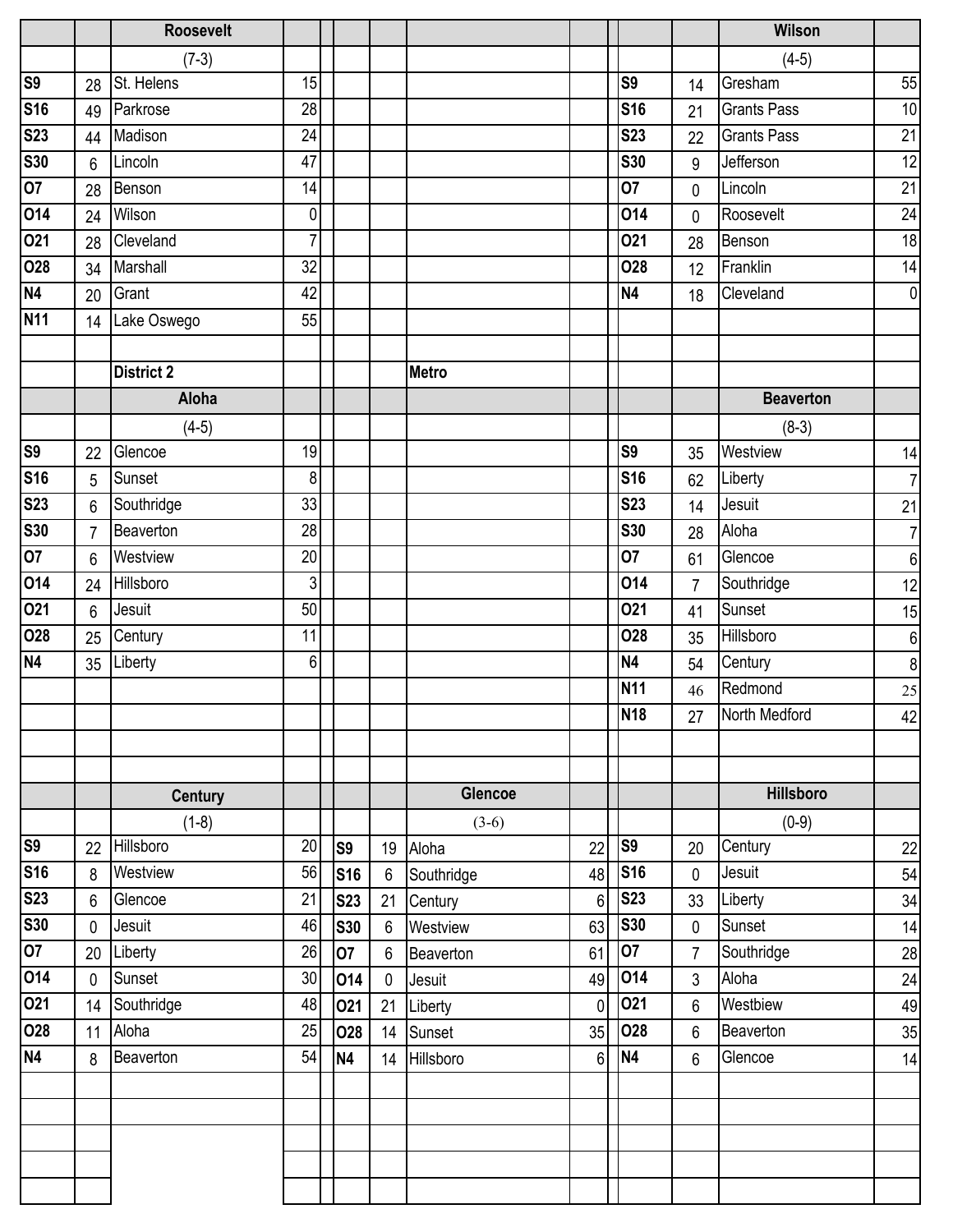|                          |              | <b>Jesuit</b>           |                |                |                | Liberty                 |             |                 |                | Southridge              |                 |
|--------------------------|--------------|-------------------------|----------------|----------------|----------------|-------------------------|-------------|-----------------|----------------|-------------------------|-----------------|
|                          |              | $(13-1)$                |                |                |                | $(2-7)$                 |             |                 |                | $(8-3)$                 |                 |
| S9                       | 20           | Southridge              | 28             | S <sub>9</sub> | $\mathbf 0$    | Sunset                  | 26          | S <sub>9</sub>  | 28             | Jesuit                  | $\overline{20}$ |
| <b>S16</b>               | 54           | Hillsboro               | 0              | <b>S16</b>     | $\overline{7}$ | Beaverton               | 62          | <b>S16</b>      | 48             | Glencoe                 | $6\phantom{1}$  |
| <b>S23</b>               | 21           | Beaverton               | 14             | <b>S23</b>     | 34             | Hillsboro               | 33          | <b>S23</b>      | 33             | Aloha                   | 6               |
| <b>S30</b>               | 46           | Century                 | 0              | <b>S30</b>     | $\mathbf{0}$   | Southridge              | 44          | <b>S30</b>      | 44             | Liberty                 | $\mathbf{0}$    |
| $\overline{07}$          | 36           | Sunset                  | 22             | 07             | 26             | Century                 | 20          | 07              | 28             | Hillsboro               | $\overline{7}$  |
| 014                      | 49           | Glencoe                 | 0              | 014            | 13             | Westview                | 56          | 014             | 12             | Beaverton               | $\overline{7}$  |
| 021                      | 50           | Aloha                   | $6\phantom{.}$ | 021            | $\mathbf 0$    | Glencoe                 | 21          | 021             | 48             | Century                 | 14              |
| 028                      | 56           | Liberty                 | 0              | 028            | $\mathbf 0$    | Jesuit                  | 56          | 028             | 6              | Westview                | 16              |
| N4                       | 42           | Westview                | 7              | <b>N4</b>      | 6              | Aloha                   | 35          | N <sub>4</sub>  | 49             | Sunset                  | $\mathbf 0$     |
| <b>N11</b>               | 42           | Roseburg                | 14             |                |                |                         |             | <b>N11</b>      | 45             | Reynolds                | $\overline{13}$ |
| <b>N18</b>               | 45           | Lakeridge               | 20             |                |                |                         |             | N <sub>18</sub> | 21             | Tigard                  | $\overline{26}$ |
| <b>N25</b>               | 41           | <b>Barlow</b>           | 19             |                |                |                         |             |                 |                |                         |                 |
| $\overline{D2}$          | 42           | Tualatin                | 0              |                |                |                         |             |                 |                |                         |                 |
| D <sub>9</sub>           | 14           | Lincoln                 | 10             |                |                |                         |             |                 |                |                         |                 |
|                          |              |                         |                |                |                |                         |             |                 |                |                         |                 |
|                          |              | <b>Sunset</b>           |                |                |                |                         |             |                 |                | <b>Westview</b>         |                 |
|                          |              | $(5-4)$                 |                |                |                |                         |             |                 |                | $(7-3)$                 |                 |
| $\overline{\mathsf{S9}}$ | 26           | Liberty                 | 0              |                |                |                         |             | S <sub>9</sub>  | 14             | Beaverton               | $\overline{35}$ |
| <b>S16</b>               | 8            | Aloha                   | 5              |                |                |                         |             | <b>S16</b>      | 56             | Century                 | $\overline{8}$  |
| <b>S23</b>               | 20           | Westview                | 46             |                |                |                         |             | <b>S23</b>      | 46             | Sunset                  | $\overline{20}$ |
| <b>S30</b>               | 14           | Hillsboro               | 0              |                |                |                         |             | <b>S30</b>      | 63             | Glencoe                 | $\overline{6}$  |
| 07                       | 22           | Jesuit                  | 38             |                |                |                         |             | 07              | 20             | Aloha                   | $\overline{6}$  |
| 014                      | 30           | Century                 | $\overline{0}$ |                |                |                         |             | 014             | 56             | Liberty                 | $\overline{13}$ |
| 021                      | 15           | Beaverton               | 41             |                |                |                         |             | 021             | 49             | Hillsboro               | $6\phantom{1}6$ |
| 028                      | 35           | Glencoe                 | 14             |                |                |                         |             | 028             | 16             | Southridge              | $6\phantom{1}6$ |
| N4                       | $\mathbf{0}$ | Southridge              | 49             |                |                |                         |             | <b>N4</b>       | $\overline{7}$ | Jesuit                  | 42              |
|                          |              |                         |                |                |                |                         |             | <b>N11</b>      | 21             | Tualatin                | $\overline{27}$ |
|                          |              |                         |                |                |                |                         |             |                 |                |                         |                 |
|                          |              | <b>District 3</b>       |                |                |                | Mt. Hood                |             |                 |                |                         |                 |
|                          |              | <b>Barlow</b>           |                |                |                | <b>Centennial</b>       |             |                 |                | <b>Central Catholic</b> |                 |
|                          |              | $(10-2)$                |                |                |                | $(5-5)$                 |             |                 |                | $(5-4)$                 |                 |
| <b>S9</b>                | 31           | Sheldon                 | 15             | S9             | 27             | Canby                   | 60          | S <sub>9</sub>  | 26             | McMinnville             | 8               |
| <b>S16</b>               | 53           | Skyview (ID)            | 16             | <b>S16</b>     | 31             | Benson                  | 26          | <b>S16</b>      | 27             | North Medford           | 13              |
| <b>S23</b>               | 19           | <b>Central Catholic</b> | $\overline{7}$ | <b>S23</b>     | $\overline{7}$ | Gresham                 | 22          | <b>S23</b>      | 13             | Tigard                  | 41              |
| <b>S30</b>               | 20           | Tigard                  | 18             | <b>S30</b>     | 28             | Sandy                   | 21          | <b>S30</b>      | $\overline{7}$ | <b>Barlow</b>           | 19              |
| 07                       | 35           | Sandy                   | $\overline{7}$ | 07             | 35             | David Douglas           | 32          | 07              | 26             | Reynolds                | 29              |
| 014                      | 39           | Reynolds                | 0              | 014            | 21             | Newberg                 | 40          | 014             | 46             | David Douglas           | 13              |
| 021                      | 35           | David Douglas           | 24             | 021            | 10             | Reynolds                | $\mathbf 0$ | 021             | 38             | Sandy                   | 22              |
| 028                      | 44           | Centennial              | $\overline{7}$ | <b>O28</b>     | $\overline{7}$ | <b>Barlow</b>           | 44          | 028             | 44             | Gresham                 | 25              |
| N4                       | 55           | Gresham                 | 6              | <b>N4</b>      | 32             | <b>Central Catholic</b> | 28          | <b>N4</b>       | 28             | Centennial              | 32              |
| <b>N11</b>               | 40           | <b>West Albany</b>      | 0              | <b>N11</b>     | 21             | Thurston                | 42          |                 |                |                         |                 |
| <b>N18</b>               | 47           | McMinnville             | 7              |                |                |                         |             |                 |                |                         |                 |
| <b>N25</b>               | 19           | Jesuit                  | 41             |                |                |                         |             |                 |                |                         |                 |
|                          |              |                         |                |                |                |                         |             |                 |                |                         |                 |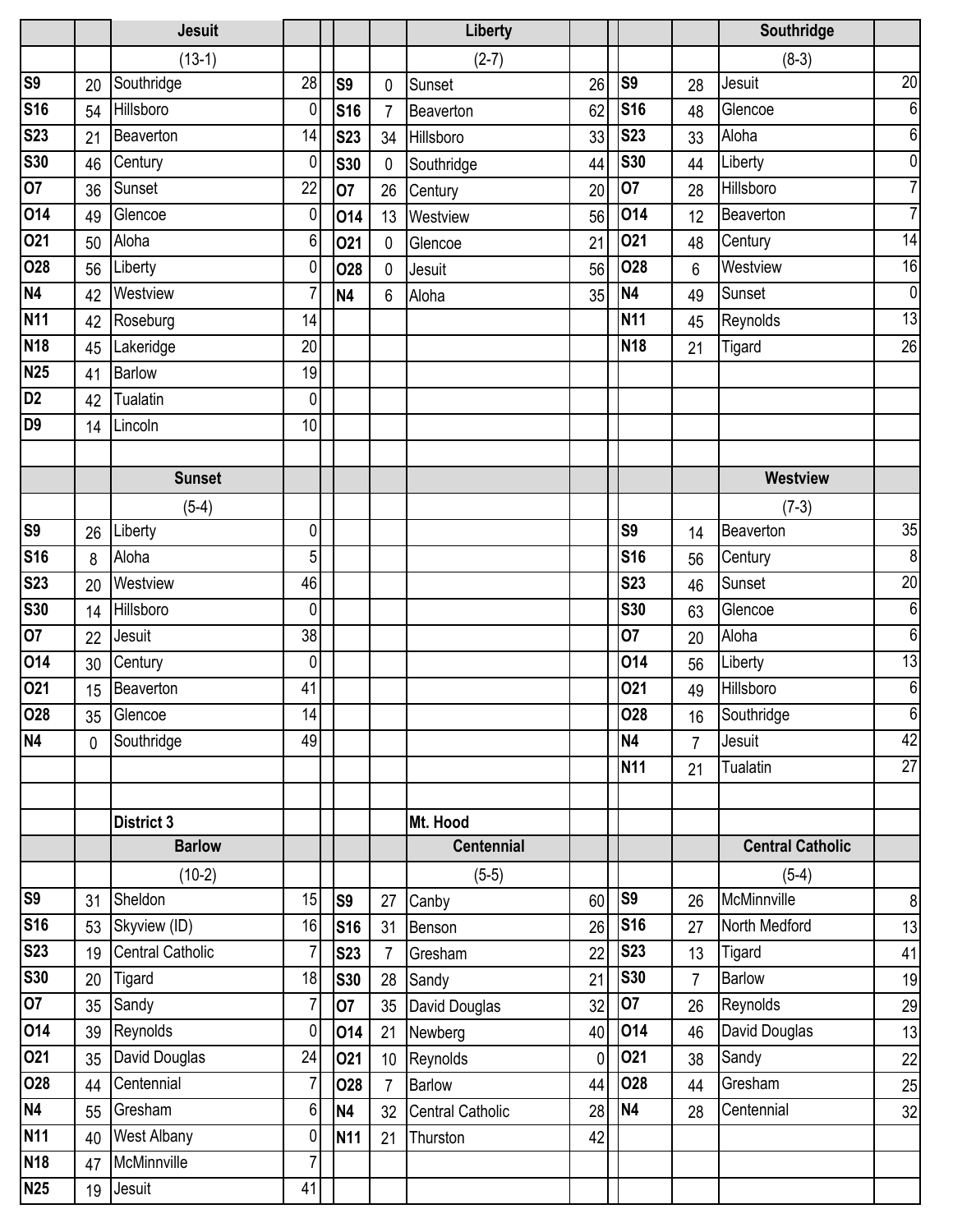|                |                | <b>David Douglas</b>     |                |                |             |                         |                |                 |                | Gresham                 |                |
|----------------|----------------|--------------------------|----------------|----------------|-------------|-------------------------|----------------|-----------------|----------------|-------------------------|----------------|
|                |                | $(3-6)$                  |                |                |             |                         |                |                 |                | $(4-5)$                 |                |
| S <sub>9</sub> | 21             | <b>Hood River Valley</b> | 27             |                |             |                         |                | S <sub>9</sub>  | 55             | Wilson                  | 14             |
| <b>S16</b>     | $\overline{7}$ | Lincoln                  | 20             |                |             |                         |                | <b>S16</b>      | 7              | Crater                  | 20             |
| <b>S23</b>     | 14             | Sandy                    | 48             |                |             |                         |                | <b>S23</b>      | 22             | Centennial              | $\overline{7}$ |
| <b>S30</b>     | 14             | Gresham                  | 5              |                |             |                         |                | <b>S30</b>      | 5              | David Douglas           | 14             |
| 07             | 32             | Centennisal              | 35             |                |             |                         |                | 07              | 6              | Reynolds                | 26             |
| 014            | 13             | Centyral Catholic        | 46             |                |             |                         |                | 014             | 21             | Sandy                   | 19             |
| <b>O21</b>     | 24             | <b>Barlow</b>            | 35             |                |             |                         |                | 021             | 3              | Tualatin                | 42             |
| 028            | 14             | Reynolds                 | 21             |                |             |                         |                | 028             | 25             | <b>Central Catholic</b> | 44             |
| <b>N4</b>      | 40             | <b>Dallas</b>            | 6              |                |             |                         |                | N <sub>4</sub>  | 6              | <b>Barlow</b>           | 55             |
|                |                |                          |                |                |             |                         |                |                 |                |                         |                |
|                |                |                          |                |                |             |                         |                |                 |                |                         |                |
|                |                | <b>Parkrose</b>          |                |                |             | <b>Reynolds</b>         |                |                 |                | <b>Sandy</b>            |                |
|                |                | $(2-5)$                  |                |                |             | $(7-3)$                 |                |                 |                | $(1-7)$                 |                |
| S <sub>2</sub> | $\overline{0}$ | <b>Crook County</b>      | $\overline{7}$ | S <sub>9</sub> | 23          | Jefferson               | $\mathbf 0$    | S <sub>9</sub>  | $\overline{7}$ | McMinnville             | 13             |
| S <sub>9</sub> | 29             | Marshall                 | 34             | <b>S16</b>     | 27          | Silverton               | 14             | <b>S16</b>      | 14             | Franklin                | 21             |
| <b>S16</b>     | 28             | Roposevelt               | 49             | <b>S23</b>     | 56          | <b>Dallas</b>           | 6              | <b>S23</b>      | 48             | David Douglas           | 14             |
| <b>S23</b>     |                |                          |                | <b>S30</b>     | 29          | <b>Central Catholic</b> | 26             | <b>S30</b>      | 21             | Centennial              | 28             |
| <b>S30</b>     |                |                          |                | 07             | 26          | Gresham                 | 6              | 07              | $\overline{7}$ | <b>Barlow</b>           | 35             |
| 07             | 35             | Woodburn                 | 21             | 014            | $\mathbf 0$ | <b>Barlow</b>           | 39             | 014             | 19             | Gresham                 | 21             |
| 014            | 20             | <b>Dallas</b>            | 37             | 021            | $\mathbf 0$ | Centennial              | 10             | 021             | 22             | <b>Central Catholic</b> | 38             |
| 021            |                |                          |                | <b>O28</b>     | 21          | David Douglas           | 14             | <b>O28</b>      |                | *Forest Grove           |                |
| 028            | 20             | Dallas (2 ot)            | 26             | <b>N4</b>      | 30          | Sandy                   | 21             | N <sub>4</sub>  | 21             | Reynolds                | 30             |
| <b>N4</b>      | 38             | Woodburn                 | 19             | <b>N11</b>     | 13          | Southridge              | 45             |                 |                | *Cancelled              |                |
|                |                | Independent              |                |                |             |                         |                |                 |                |                         |                |
|                |                |                          |                |                |             |                         |                |                 |                |                         |                |
|                |                |                          |                |                |             |                         |                |                 |                |                         |                |
|                |                | District 4               |                |                |             | <b>Three Rivers</b>     |                |                 |                |                         |                |
|                |                | <b>Clackamas</b>         |                |                |             | Lake Oswego             |                |                 |                | Lakeridge               |                |
|                |                | $(9-2)$                  |                |                |             | $(12-1)$                |                |                 |                | $(6-5)$                 |                |
| S <sub>9</sub> | 21             | Roseburg                 | 18             | S9             | 35          | <b>Grants Pass</b>      | $\overline{7}$ | S <sub>2</sub>  | 23             | North Medford           | 41             |
| <b>S16</b>     | 41             | North Medford            | 20             | <b>S16</b>     | 15          | South Medford           | 14             | S <sub>9</sub>  | $\overline{7}$ | Grant                   | 27             |
| <b>S23</b>     | 35             | Milwaukie                | $\overline{7}$ | <b>S23</b>     | 40          | <b>West Linn</b>        | 21             | <b>S16</b>      |                |                         |                |
| <b>S30</b>     | 36             | Oregon City              | 0              | <b>S30</b>     | 14          | Lakeridge               | $\overline{0}$ | <b>S23</b>      | 40             | Putnam                  | $\overline{7}$ |
| 07             | 27             | St. Helens               | 0              | 07             | 34          | Milwuakie               | $\mathbf 0$    | <b>S30</b>      | 0              | Lake Oswego             | 14             |
| 014            | 24             | Lakeridge                | 14             | 014            | 20          | Oregon City             | $\overline{7}$ | 07              | 21             | West Linn               | $\overline{7}$ |
| 021            | 9              | Lake Oswego              | 21             | 021            | 21          | Clackamas               | 9              | 014             | 14             | Clackamas               | 14             |
| <b>O28</b>     | 58             | Putnam                   | 21             | 028            | 29          | St. Helens              | 14             | 021             | 38             | St. Helens              | $\pmb{0}$      |
| <b>N4</b>      | 35             | <b>West Linn</b>         | 14             | <b>N4</b>      | 23          | Putnam                  | 0              | <b>O28</b>      | 27             | Milwaukie               | 20             |
| <b>N11</b>     | 51             | Franklin                 | $\pmb{0}$      | <b>N11</b>     | 55          | Roosevelt               | 14             | N <sub>4</sub>  | 42             | Oregon City             | $\mathbf 0$    |
| <b>N18</b>     | 19             | Tualatin                 | 35             | <b>N18</b>     | 21          | South Eugene            | 14             | N <sub>11</sub> | 35             | Pendleton               | 14             |
|                |                |                          |                | <b>N25</b>     | 17          | Tigard                  | 14             | <b>N18</b>      | 20             | Jesuit                  | 45             |
|                |                |                          |                | D <sub>2</sub> | 6           | Lincoln                 | $7\vert$       |                 |                |                         |                |
|                |                |                          |                |                |             |                         |                |                 |                |                         |                |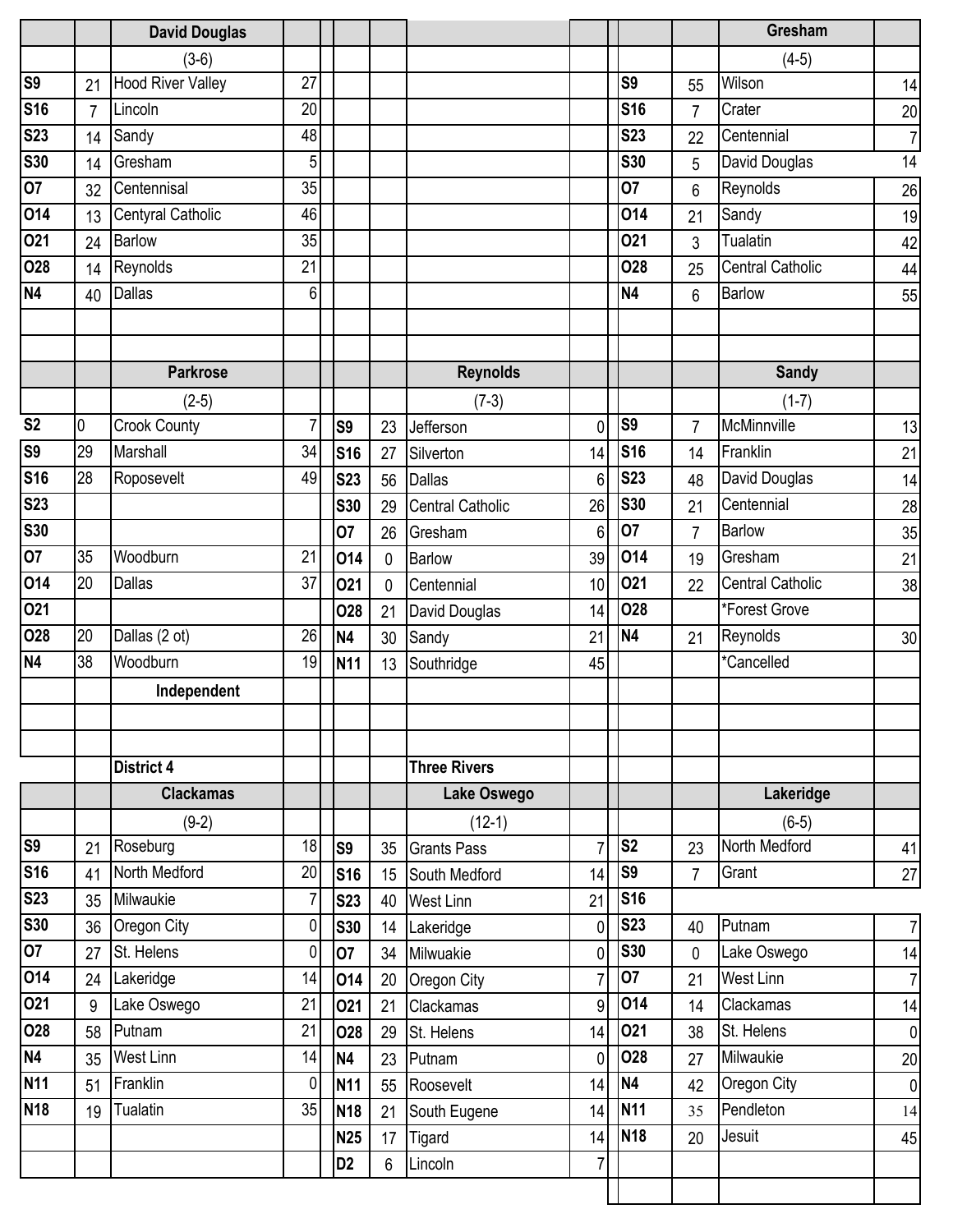|                        |                | <b>Milwaukie</b>          |          |                  |                |                              |                |                |                | <b>Oregon City</b>       |             |
|------------------------|----------------|---------------------------|----------|------------------|----------------|------------------------------|----------------|----------------|----------------|--------------------------|-------------|
|                        |                | $(5-5)$                   |          |                  |                |                              |                |                |                | $(2-7)$                  |             |
| S9                     | 41             | Newberg                   | 15       |                  |                |                              |                | S <sub>9</sub> | 22             | Benson                   | 21          |
| <b>S16</b>             | 8              | McMinville                | 25       |                  |                |                              |                | <b>S16</b>     | $\overline{7}$ | Canby                    | 27          |
| <b>S23</b>             | $\overline{7}$ | Clackamas                 | 35       |                  |                |                              |                | <b>S23</b>     | $\overline{7}$ | St. Helens (ot)          | 14          |
| <b>S30</b>             | 20             | Putnam                    | 14       |                  |                |                              |                | <b>S30</b>     | 0              | Clackamas                | 36          |
| 07                     | $\mathbf{0}$   | Lake Oswego               | 34       |                  |                |                              |                | 07             | 35             | Putnam                   | 18          |
| $\overline{014}$       | 29             | West Linn                 | 28       |                  |                |                              |                | 014            | $\overline{7}$ | Lake Oswego              | 20          |
| 021                    | 14             | Oregon City               | 6        |                  |                |                              |                | 021            | 6              | Milwaukie                | 14          |
| 028                    | 20             | Lakeridge                 | 27       |                  |                |                              |                | 028            | 21             | <b>West Linn</b>         | 28          |
| N4                     | 26             | St. Helens                | 6        |                  |                |                              |                | N <sub>4</sub> | 0              | Lakerudge                | 42          |
| <b>N11</b>             | 14             | Milwaukie                 | 46       |                  |                |                              |                |                |                |                          |             |
|                        |                |                           |          |                  |                |                              |                |                |                |                          |             |
|                        |                |                           |          |                  |                |                              |                |                |                |                          |             |
|                        |                | Putnam                    |          |                  |                | <b>St. Helens</b>            |                |                |                | <b>West Linn</b>         |             |
|                        |                | $(2-7)$                   |          |                  |                | $(2-7)$                      |                |                |                | $(4-5)$                  |             |
| S9                     | 25             | Ashland                   | 29       | S <sub>9</sub>   | 15             | Roosevelt                    | 28             | S <sub>9</sub> | 20             | South Medford            | 13          |
| <b>S16</b>             | 6              | Jefferson                 | 0        | <b>S16</b>       | 20             | Marshall                     | 8              | <b>S16</b>     | 28             | <b>Tualatin</b>          | 55          |
| <b>S23</b>             | $\overline{7}$ | Lakeridge                 | 40       | <b>S23</b>       | 14             | Oregon City (ot)             | $\overline{7}$ | <b>S23</b>     | 21             | Lake Oswego              | 40          |
| <b>S30</b>             | 14             | Milwaukie                 | 20       | <b>S30</b>       | $\mathbf 0$    | <b>West Linn</b>             | 17             | <b>S30</b>     | 17             | St. Helens               | $\mathbf 0$ |
| 07                     | 18             | Oregon City               | 35       | 07               | $\mathbf 0$    | Clackamas                    | 27             | 07             | $\overline{7}$ | Lakeridge                | 21          |
| 014                    | 35             | St. Helens                | 14       | 014              | 14             | Putnam                       | 35             | 014            | 29             | Milwaukie                | 29          |
| 021                    | 13             | <b>West Linn</b>          | 42       | 021              | $\mathbf{0}$   | Lakeridge                    | 38             | 021            | 42             | Putnam                   | 13          |
| 028                    | 21             | Clackamas                 | 58       | <b>O28</b>       | 14             | Lake Oswego                  | 28             | <b>O28</b>     | 28             | Oregon City              | 21          |
| <b>N4</b>              | $\mathbf{0}$   | Lake Oswego               | 23       | N <sub>4</sub>   | 6              | Milwaukie                    | 26             | N <sub>4</sub> | 14             | Clackamas                | 35          |
|                        |                |                           |          |                  |                |                              |                |                |                |                          |             |
|                        |                |                           |          |                  |                |                              |                |                |                |                          |             |
|                        |                |                           |          |                  |                | <b>District 5 Midwestern</b> |                |                |                |                          |             |
|                        |                | <b>Churchill</b>          |          |                  |                | Lebanon                      |                |                |                | <b>Marshfield</b>        |             |
|                        |                | $(2-7)$                   |          |                  |                | $(1-9)$                      |                |                |                | $(6-4)$                  |             |
| S <sub>2</sub>         | 41             | Bend                      | 27       | S <sub>2</sub>   | 38             | *South Albany                | 8              | S <sub>2</sub> | 19             | *Crater                  | 30          |
| S9                     | 20             | North Eugene              | 34       | S <sub>9</sub>   | 22             | Willamette                   | 48             | S <sub>9</sub> | 0              | South Eugene             | 13          |
| <b>S16</b>             | 21             | Thurston                  | 38       | <b>S16</b>       | 12             | Eagle Point                  | 31             | <b>S16</b>     | 43             | Willamette               | $\pmb{0}$   |
| <b>S23</b>             | 18             | South Eugene              | 20       | <b>S23</b>       | 32             | Marshfield                   | 40             | <b>S23</b>     | 40             | Lebanon                  | 32          |
| <b>S30</b>             | $\overline{7}$ | Willamette                | 14       | <b>S30</b>       | 6              | Springfield                  | 20             | <b>S30</b>     | 33             | North Bend               | $\mathbf 0$ |
| $\overline{07}$<br>014 | 56             | Lebanon                   | 22       | 07               | 22             | Churchill                    | 56             | 07<br>014      | 41             | Springfield<br>Churchill | 8           |
| 021                    | 14             | Marshfield<br>Springfield | 52<br>14 | 014              | $6\phantom{1}$ | Sheldon                      | 28             | 021            | 52             | Sheldon                  | 14          |
| 028                    | $\overline{7}$ | Sheldon                   | 37       | <b>O21</b>       | 25             | North Eugene                 | 35             | <b>O28</b>     | 7              | North Eugene             | 34          |
| <b>N4</b>              | $\overline{7}$ |                           |          | 028<br><b>N4</b> | 14             | Thurston                     | 49<br>34       | N <sub>4</sub> | 35             | Thurston                 | 14          |
|                        |                |                           |          |                  | 6              | South Eugene                 |                |                | 0              |                          | 21          |
|                        |                |                           |          |                  |                | *Endowment Game              |                |                |                | *Endowment Game          |             |
|                        |                |                           |          |                  |                |                              |                |                |                |                          |             |
|                        |                |                           |          |                  |                |                              |                |                |                |                          |             |
|                        |                |                           |          |                  |                |                              |                |                |                |                          |             |
|                        |                |                           |          |                  |                |                              |                |                |                |                          |             |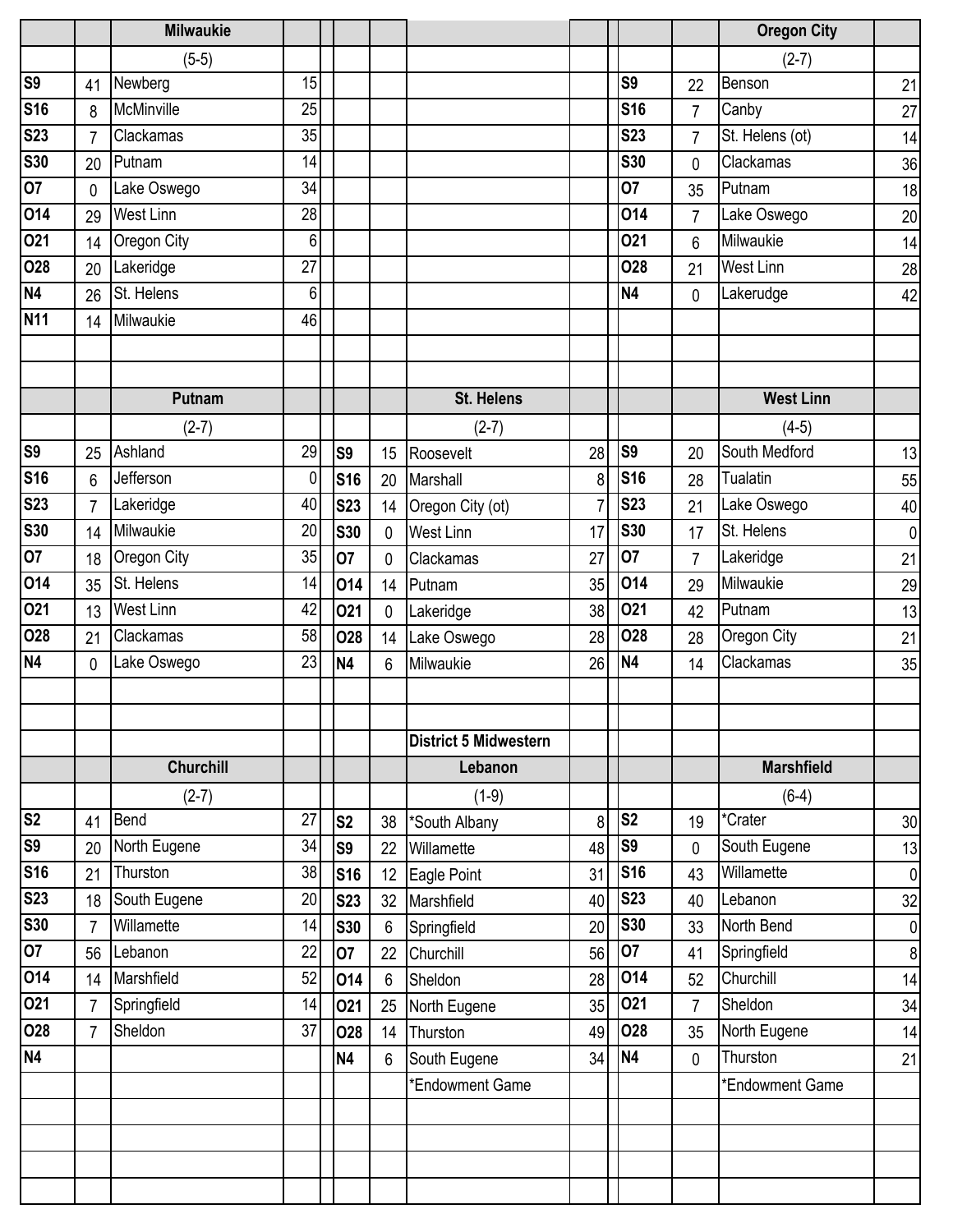|                |                | <b>North Eugene</b>               |                |                |                | <b>Sheldon</b>       |                |                |                | <b>South Eugene</b>  |                 |
|----------------|----------------|-----------------------------------|----------------|----------------|----------------|----------------------|----------------|----------------|----------------|----------------------|-----------------|
|                |                | $(5-5)$                           |                |                |                | $(9-2)$              |                |                |                | $(8-3)$              |                 |
| S <sub>2</sub> | 0              | *Elmira                           | 44             | S <sub>9</sub> | 15             | <b>Barlow</b>        | 31             | S <sub>2</sub> | 20             | Silverton            | $\mathbf{0}$    |
| <b>S9</b>      | 34             | Churchill                         | 20             | <b>S16</b>     | 35             | North Eugene         | 22             | S <sub>9</sub> | 13             | Marshfield           | $\mathbf 0$     |
| <b>S16</b>     | 22             | Sheldon                           | 35             | <b>S23</b>     | 30             | Thurston             | 13             | <b>S16</b>     | 43             | Springfield          | $\overline{7}$  |
| <b>S23</b>     | 56             | Woodburn                          | 20             | <b>S30</b>     | 10             | South Eugene (ot)    | 7              | <b>S23</b>     | 20             | Churchill            | 18              |
| <b>S30</b>     | 12             | Thurston                          | 9              | 07             | 42             | Willamette           | 20             | <b>S30</b>     | 7              | Sheldon (ot)         | 10              |
| 07             | 27             | South Eugene (ot)                 | 28             | 014            | 28             | Lebanon              | 6              | 07             | 28             | North Eugene (ot)    | 27              |
| 014            | 35             | Willamette                        | 21             | 021            | 34             | Marshfield           | $\overline{7}$ | 014            | $\overline{7}$ | Thurston             | 10              |
| 021            | 35             | Lebanon                           | 25             | 028            | 41             | Springfield          | 0              | 021            | 28             | Willamette           | 21              |
| 028            | 14             | Marshfield                        | 35             | <b>N4</b>      | 37             | Churchill            | 7              | 028            | 34             | Lebanon              | 6               |
| <b>N4</b>      | 27             | Springfield                       | 32             | <b>N11</b>     | 48             | Hermiston            | 21             | N <sub>4</sub> | 20             | <b>McNary</b>        | $\overline{7}$  |
|                |                | *Endowment Game                   |                | <b>N18</b>     | 34             | Sprague              | 41             | <b>N11</b>     | 14             | Lake Oswego          | $\overline{21}$ |
|                |                |                                   |                |                |                |                      |                |                |                |                      |                 |
|                |                | Springfield                       |                |                |                | <b>Thurston</b>      |                |                |                | Willamette           |                 |
|                |                | $(3-6)$                           |                |                |                | $(8-3)$              |                |                |                | $(3-6)$              |                 |
| S <sub>2</sub> | $\overline{7}$ | Sabino (AZ)                       | 69             | S <sub>2</sub> | 36             | <b>Mountain View</b> | 0              | S <sub>2</sub> | 7              | Roseburg             | 25              |
| S <sub>9</sub> | 13             | Thurston                          | 17             | S <sub>9</sub> | 17             | Springfield          | 13             | S <sub>9</sub> | 48             | Lebanon              | 22              |
| <b>S16</b>     | $\overline{7}$ | South Eugene                      | 43             | <b>S16</b>     | 38             | Churchill            | 21             | <b>S16</b>     | 0              | Marshfield           | 43              |
| <b>S23</b>     | 14             | Willamette                        | 16             | <b>S23</b>     | 13             | Sheldon              | 30             | <b>S23</b>     | 16             | Springfield          | 14              |
| <b>S30</b>     | 20             | Lebanon                           | 6              | <b>S30</b>     | 9              | North Eugene         | 12             | <b>S30</b>     | 14             | Churchill            | $\overline{7}$  |
| 07             | 8              | Marshfield                        | 41             | 07             |                |                      |                | 07             | 20             | Sheldon              | 42              |
| 014            |                |                                   |                | 014            | 10             | South Eugene         | 7              | 014            | 21             | North Eigene         | 35              |
| 021            | 14             | Churchill                         | 7              | 021            | 49             | Willamette           | 28             | 021            | 28             | Thurstyon            | 49              |
| 028            | 0              | Sheldon                           | 41             | <b>O28</b>     | 49             | Lebanon              | 14             | 028            | 21             | South Eugene         | 28              |
| <b>N4</b>      | 32             | North Eugene                      | 27             | N <sub>4</sub> | 21             | Marshfield           | 0              | N <sub>4</sub> |                |                      |                 |
|                |                |                                   |                | <b>N11</b>     | 42             | Centennial           | 21             |                |                |                      |                 |
|                |                |                                   |                | <b>N18</b>     |                | 26 Lincoln           | 40             |                |                |                      |                 |
|                |                |                                   |                |                |                |                      |                |                |                |                      |                 |
|                |                | <b>District 6 Southern Oregon</b> |                |                |                |                      |                |                |                |                      |                 |
|                |                | <b>Ashland</b>                    |                |                |                | <b>Crater</b>        |                |                |                | <b>Eagle Point</b>   |                 |
|                |                | $(5-5)$                           |                |                |                | $(4-6)$              |                |                |                | $(5-5)$              |                 |
| S <sub>2</sub> | 24             | *North Salem                      | 28             | S <sub>2</sub> | 30             | *Marshfield          | 19             | S <sub>2</sub> | 41             | *South Salem         | 21              |
| <b>S9</b>      | 29             | Putnam                            | 7              | S <sub>9</sub> | $\overline{7}$ | Lincoln              | 36             | S <sub>9</sub> | 53             | Madison              | 20              |
| <b>S16</b>     | 41             | Cleveland                         | 13             | <b>S16</b>     | 20             | Gresham              | $\overline{7}$ | <b>S16</b>     | 31             | Lebanon              | 12              |
| <b>S23</b>     | 46             | North Medford                     | 42             | <b>S23</b>     | 14             | South Medford (ot)   | 21             | <b>S23</b>     | 6              | Roseburg             | 42              |
| <b>S30</b>     | $\overline{7}$ | Roseburg                          | 20             | <b>S30</b>     | 14             | North Salem          | 41             | <b>S30</b>     | 14             | <b>Grants Pass</b>   | 31              |
| 07             | 12             | <b>Grants Pass</b>                | 35             | 07             | 36             | Eagle Point          | 32             | 07             | 32             | Crater               | 36              |
| 014            | 20             | Eagle Point                       | 27             | 014            | $\mathbf{0}$   | Roseburg             | 29             | 014            | 27             | Ashland              | 20              |
| 021            | 14             | South Medford                     | 28             | 021            | 42             | Klamath Union        | 21             | 021            | 7              | North Medford        | 27              |
| <b>O28</b>     | 28             | <b>Klamath Union</b>              | 31             | 028            | 6              | <b>Grants Pass</b>   | 14             | 028            | 21             | South Medford (2 ot) | 27              |
| <b>N4</b>      | 21             | Crater                            | $\overline{7}$ | <b>N4</b>      | $\overline{7}$ | Ashland              | 21             | N <sub>4</sub> | 33             | <b>Klamath Union</b> | 32              |
|                |                | *Endowment Game                   |                |                |                | *Endowment Game      |                |                |                |                      |                 |
|                |                |                                   |                |                |                |                      |                |                |                |                      |                 |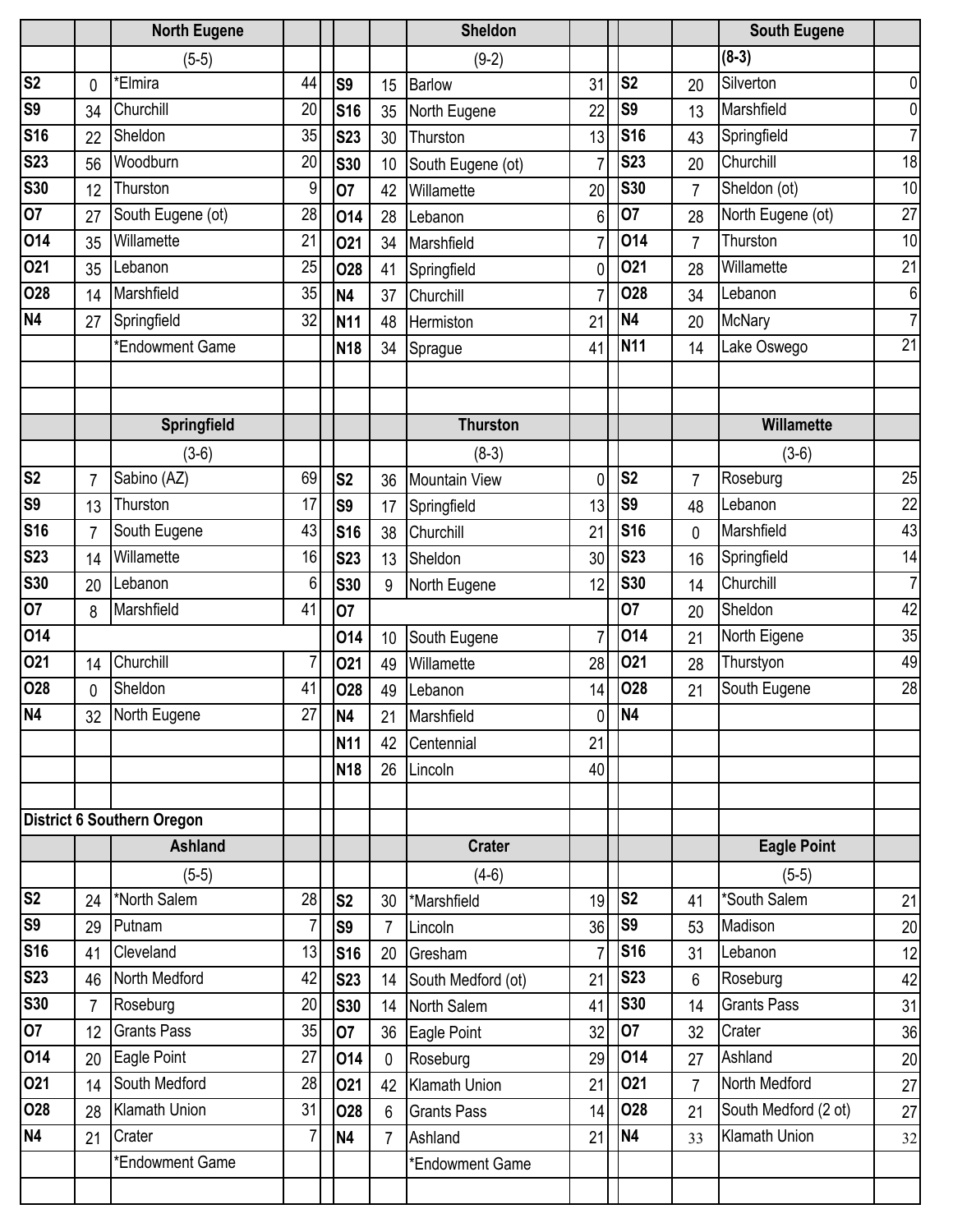|                         |                | <b>Grants Pass</b>       |                |                |                 |                           |                |                |                | <b>Klamath Union</b>     |                 |
|-------------------------|----------------|--------------------------|----------------|----------------|-----------------|---------------------------|----------------|----------------|----------------|--------------------------|-----------------|
|                         |                | $(4-6)$                  |                |                |                 |                           |                |                |                | $(7-3)$                  |                 |
| $\overline{\text{S2}}$  | $\overline{7}$ | *McNary                  | 28             |                |                 |                           |                | S <sub>2</sub> | 33             | *Henley                  | $\overline{7}$  |
| <b>S9</b>               | $\overline{7}$ | Lake Oswego              | 35             |                |                 |                           |                | S <sub>9</sub> | 19             | North Valley             | 20              |
| <b>S16</b>              | 10             | Wilson                   | 21             |                |                 |                           |                | <b>S16</b>     | 27             | Mazama                   | 20              |
| <b>S23</b>              | 47             | Canby                    | 14             |                |                 |                           |                | <b>S23</b>     | 25             | South Umpqua             | 12              |
| <b>S30</b>              | 31             | Eagfle Point             | 14             |                |                 |                           |                | <b>S30</b>     | 44             | Douglas                  | $\mathbf 0$     |
| 07                      | 35             | Ashland                  | 12             |                |                 |                           |                | 07             | 33             | Henley                   | 14              |
| 014                     | 15             | Soutyh Medford           | 17             |                |                 |                           |                | 014            | $\overline{7}$ | Phoenix                  | $6\phantom{.}6$ |
| 021                     | 3              | Roseburg                 | 27             |                |                 |                           |                | 021            | 21             | Crater                   | 42              |
| 028                     | 14             | Crater                   | 6              |                |                 |                           |                | 028            | 31             | Ashland                  | 28              |
| N4                      | $\overline{7}$ | North Medford            | 27             |                |                 |                           |                | N <sub>4</sub> | 32             | Eagle Point              | 33              |
|                         |                | *Endowment Game          |                |                |                 |                           |                |                |                | Independent              |                 |
|                         |                |                          |                |                |                 |                           |                |                |                | *Endowment Game          |                 |
|                         |                |                          |                |                |                 |                           |                |                |                |                          |                 |
|                         |                | <b>North Medford</b>     |                |                |                 | <b>Roseburg</b>           |                |                |                | <b>South Medford</b>     |                 |
|                         |                | $(8-4)$                  |                |                |                 | $(7-3)$                   |                |                |                | $(4-6)$                  |                 |
| $\overline{\text{S2}}$  | 41             | Lakeridge                | 23             | S <sub>2</sub> | 25              | Willamette                | $\overline{7}$ | S <sub>2</sub> | 21             | Tigard                   | 41              |
| <b>S9</b>               | 13             | <b>Central Catholic</b>  | 27             | S <sub>9</sub> | 18              | Clackamas                 | 21             | S <sub>9</sub> | 13             | <b>West Linn</b>         | 20              |
| <b>S16</b>              | 20             | Clackamas                | 41             | <b>S16</b>     | 34              | Grant                     | 20             | <b>S16</b>     | 14             | Lake Oswego              | 15              |
| $\overline{\text{S2}}3$ | 42             | Ashland                  | 48             | <b>S23</b>     | 42              | Eagle Point               | 6              | <b>S23</b>     | 21             | Crater (ot)              | 14              |
| <b>S30</b>              | 41             | Crater                   | 14             | <b>S30</b>     | 20              | Ashland                   | $\overline{7}$ | <b>S30</b>     |                |                          |                 |
| 07                      | 20             | South Medford            | 19             | 07             | 29              | Crater                    | 0              | 07             | 19             | North Medford            | 20              |
| 014                     |                |                          |                | 014            | 27              | <b>Grants Pass</b>        | 3              | 014            | 17             | <b>Grants Pass</b>       | 15              |
| 021                     | 27             | Eagle Point              | $\overline{7}$ | 021            | 21              | North Medford             | 46             | 021            | 28             | Ashland                  | 14              |
| 028                     | 46             | Roseburg                 | 21             | <b>O28</b>     | 31              | South Medford             | $\overline{7}$ | <b>O28</b>     | 27             | Eagle Point (2 ot)       | 21              |
| N4                      |                | 27 Grants Pass           | 7              | <b>N4</b>      | 14              | Jesuit                    | 42             | N <sub>4</sub> | 7              | Roseburg                 | 31              |
| <b>N11</b>              | 46             | Milwaukjie               | 14             |                |                 |                           |                | <b>N11</b>     | $\overline{7}$ | Sprague (2 ot)           | 14              |
| <b>N18</b>              | 42             | Beaverton                | 27             |                |                 |                           |                |                |                |                          |                 |
| <b>N25</b>              | 28             | Lincoln                  | 56             |                |                 |                           |                |                |                |                          |                 |
|                         |                |                          |                |                |                 |                           |                |                |                |                          |                 |
|                         |                |                          |                |                |                 | <b>District 7 IMC</b>     |                |                |                |                          |                 |
|                         |                | <b>Bend</b>              |                |                |                 | <b>Crook County</b>       |                |                |                | <b>Hermiston</b>         |                 |
|                         |                | $(6-4)$                  |                |                |                 | $(2-7)$                   |                |                |                | $(5-5)$                  |                 |
| $\overline{\text{S2}}$  | 27             | Churchill                | 41             | S <sub>2</sub> | $\overline{7}$  | Parkrose                  | 0              | S <sub>2</sub> | 6              | West Valley (WA)         | 27              |
| <b>S9</b>               | 51             | Hermiston                | 33             | S9             | 21              | The Dalles/Wahtonka       | 20             | S <sub>9</sub> | 33             | Bend                     | 51              |
| <b>S16</b>              | 26             | <b>Mountain View</b>     | 0              | <b>S16</b>     | $\mathbf 0$     | Redmond                   | 37             | <b>S16</b>     | 36             | <b>Hood River Valley</b> | 30              |
| <b>S23</b>              | 16             | Pendleton                | 46             | <b>S23</b>     | $\mathbf{0}$    | Hermiston                 | 49             | <b>S23</b>     | 40             | <b>Crook County</b>      | $\mathbf 0$     |
| <b>S30</b>              | 32             | Summit                   | 0              | <b>S30</b>     | $\mathbf{0}$    | Pendleton                 | 56             | <b>S30</b>     |                |                          |                 |
| $\overline{07}$         | 28             | Redmond                  | 41             | 07             |                 |                           |                | 07             | 36             | Summit                   | $\sqrt{3}$      |
| 014                     | 28             | <b>Hood River Valley</b> | 21             | 014            | $6\phantom{1}6$ | <b>Mountain View</b>      | 51             | 014            | 20             | Redmond                  | 42              |
| 021                     | 52             | The Dalles/Wahtonka      | $\mathbf 0$    | 021            | 20              | <b>Hood Riover Valley</b> | 52             | 021            | 23             | <b>Mountain View</b>     | 14              |
| 028                     |                |                          |                | <b>O28</b>     | 14              | Summit                    | 31             | 028            | 57             | The Dalles/Wahtonka      | 20              |
| N4                      | 27             | <b>Crook County</b>      |                | <b>N4</b>      | 7               | Bend                      | 27             | <b>N4</b>      | 7              | Pendleton                | 51              |
| <b>N11</b>              | 6              | Tigard                   | 60             |                |                 |                           |                | <b>N11</b>     | 21             | Sheldon                  | 48              |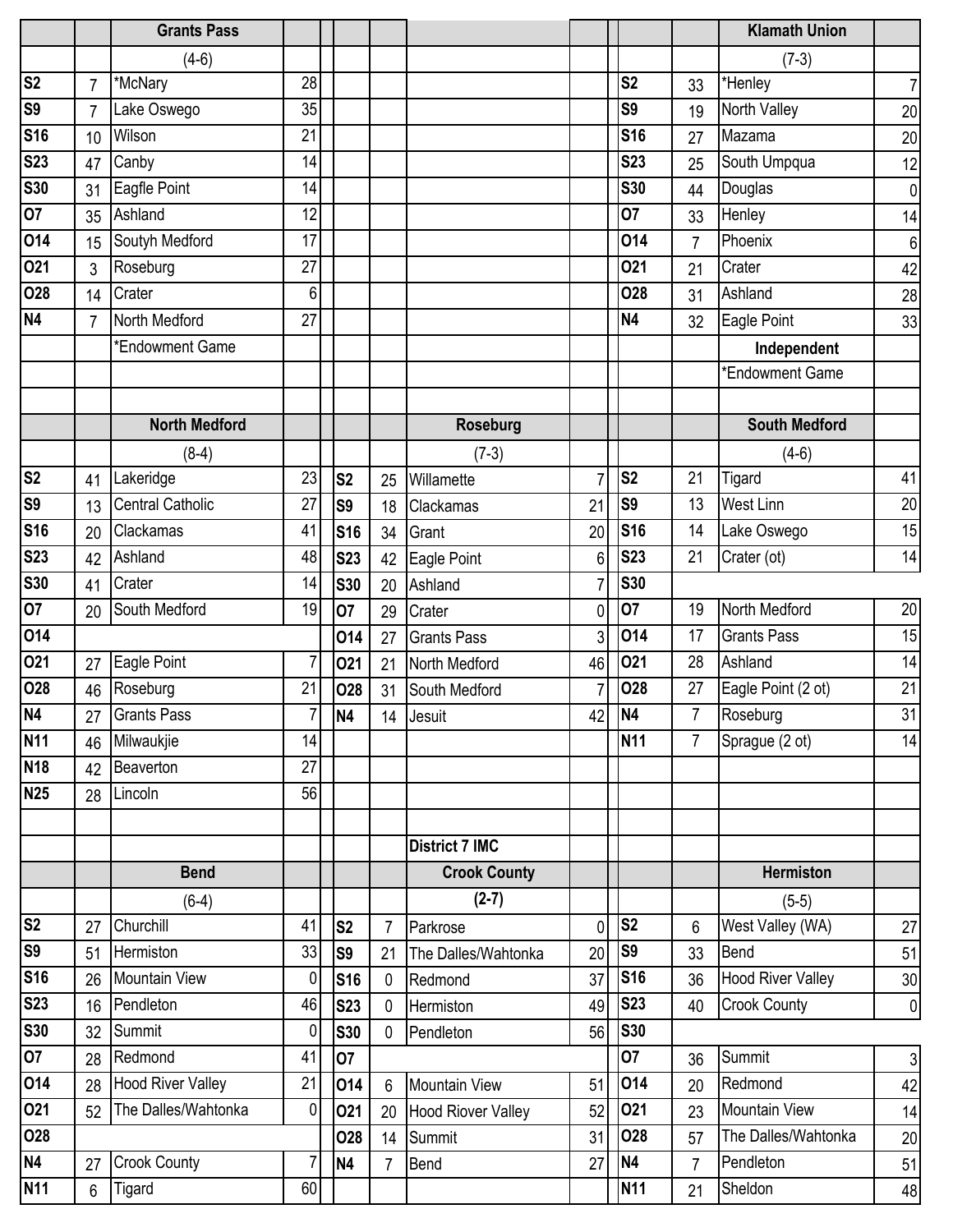|                        |                 | <b>Hood River Valley</b> |                |                |              | <b>Mountain View</b>     |                 |                |                | Pendleton                 |                 |
|------------------------|-----------------|--------------------------|----------------|----------------|--------------|--------------------------|-----------------|----------------|----------------|---------------------------|-----------------|
|                        |                 | $(3-7)$                  |                |                |              | $(4-5)$                  |                 |                |                | $(9-1)$                   |                 |
| $\overline{\text{S2}}$ | 31              | *McKay                   | 48             | S <sub>2</sub> | $\mathbf 0$  | Thurston                 | 36              | S <sub>2</sub> | 42             | <b>Forest Grove</b>       | 13              |
| S <sub>9</sub>         | 27              | David Douglas            | 21             | S <sub>9</sub> | 6            | Pendleton                | 45              | <b>S9</b>      | 45             | <b>Mountain View</b>      | $\,6$           |
| <b>S16</b>             | 30              | Hermidston               | 36             | <b>S16</b>     | $\mathbf{0}$ | Bend                     | 26              | <b>S16</b>     | 54             | Summit                    | $\mathbf 0$     |
| <b>S23</b>             | 21              | Summit                   | 23             | <b>S23</b>     |              |                          |                 | <b>S23</b>     | 46             | Bend                      | 16              |
| <b>S30</b>             | 16              | Redmond                  | 56             | <b>S30</b>     | 40           | The Dalles/Wahtonka      | $\mathbf{0}$    | <b>S30</b>     | 56             | <b>Crook County</b>       | $\mathbf 0$     |
| 07                     | 10              | <b>Mountain View</b>     | 17             | 07             | 17           | <b>Hood River Valley</b> | 10              | <b>O7</b>      | 63             | The Dalles/Wahtonka       | $6\phantom{1}$  |
| 014                    | 21              | Bend                     | 28             | 014            | 51           | Crook County             | 6               | 014            | 45             | Redmond                   | 14              |
| 021                    | 52              | <b>Crook County</b>      | 20             | 021            | 14           | Hermiston                | 23              | 021            | 41             | <b>Hood River Valley</b>  | 16              |
| <b>O28</b>             | 16              | Pendleton                | 41             | <b>O28</b>     | 14           | Redmond                  | 30 <sup>°</sup> | 028            | 51             | Hermiston                 | $\overline{7}$  |
| <b>N4</b>              | 48              | The Dalles/Wahtonka      | 20             | <b>N4</b>      | 14           | Summit                   | $\mathbf{0}$    | N <sub>4</sub> | 14             | Lakeridge                 | 35              |
|                        |                 | *Endowment Game          |                |                |              |                          |                 |                |                |                           |                 |
|                        |                 | <b>Redmond</b>           |                |                |              | <b>Summit</b>            |                 |                |                | <b>The Dalles/Wahtonk</b> |                 |
|                        |                 | $(7-3)$                  |                |                |              | $(3-6)$                  |                 |                |                | $(1-8)$                   |                 |
| S <sub>2</sub>         | 20              | <b>Tualatin</b>          | 34             | S <sub>2</sub> | 6            | Nerwberg                 | 20              | <b>S9</b>      | $\overline{7}$ | <b>Crook County</b>       | 0               |
| S <sub>9</sub>         | 42              | Summit                   | 35             | S <sub>9</sub> | 35           | Redmond                  | 42              | <b>S16</b>     | 21             | Madison                   | 20              |
| <b>S16</b>             | 37              | <b>Crook County</b>      | 0              | <b>S16</b>     | $\mathbf 0$  | Pendleton                | 54              | <b>S23</b>     | 0              | Redmond                   | 37              |
| <b>S23</b>             | 49              | The Dalles/Wahtonka      | $\overline{7}$ | <b>S23</b>     | 23           | <b>Hood River Valley</b> | 21              | <b>S30</b>     | 0              | <b>Mountain View</b>      | 49              |
| <b>S30</b>             | 56              | <b>Hood River Valley</b> | 16             | <b>S30</b>     | $\mathbf 0$  | Bend                     | 32              | 07             | 0              | Pendleton                 | 56              |
| 07                     | 41              | <b>Bend</b>              | 28             | 07             | 3            | Hermiston                | 36              | 014            | 6              | Summit                    | 51              |
| 014                    | 42              | Hermiston                | 20             | 014            | 49           | The Dalles/Wahtonka      | 22              | 021            | 20             | Bend                      | 52              |
| 021                    | 14              | Pendleton                | 45             | 021            |              |                          |                 | 028            | 14             | Hermiston                 | 31              |
| 028                    | 30              | <b>Mountain View</b>     | 14             | <b>O28</b>     | 31           | <b>Crook County</b>      | 14              | N <sub>4</sub> | $\overline{7}$ | <b>Hood River Valley</b>  | 27              |
| $\overline{N4}$        |                 |                          |                | <b>N4</b>      | $\mathbf 0$  | <b>Mountain View</b>     | 14              |                |                |                           |                 |
| <b>N11</b>             | 25              | Beaverton                | 46             |                |              |                          |                 |                |                |                           |                 |
|                        |                 |                          |                |                |              |                          |                 |                |                |                           |                 |
|                        |                 |                          |                |                |              |                          |                 |                |                |                           |                 |
|                        |                 |                          |                |                |              | <b>District 8 Valley</b> |                 |                |                |                           |                 |
|                        |                 | <b>Corvallis</b>         |                |                |              |                          |                 |                |                | <b>Crescent Valley</b>    |                 |
|                        |                 | $(5-4)$                  |                |                |              |                          |                 |                |                | $(2-7)$                   |                 |
| <b>S9</b>              | 13              | Sprague                  | 42             |                |              |                          |                 | S <sub>9</sub> | 10             | <b>McNary</b>             | 30              |
| <b>S16</b>             | 14              | <b>McNary</b>            | 23             |                |              |                          |                 | <b>S16</b>     | 5              | McKay                     | 20              |
| <b>S23</b>             | 30              | South Albany             | $\overline{7}$ |                |              |                          |                 | <b>S23</b>     | 14             | <b>West Albany</b>        | 49              |
| <b>S30</b>             | 12 <sup>°</sup> | McKay (ot)               | 6              |                |              |                          |                 | <b>S30</b>     | 20             | South Salem               | 34              |
| 07                     | 21              | West Salem               | 22             |                |              |                          |                 | 07             | 8              | Sprasgue                  | 43              |
| 014                    | 14              | <b>West Albany</b>       | 40             |                |              |                          |                 | 014            | 34             | South Albany              | $6\phantom{1}6$ |
| 021                    | 28              | North Sal;em             | 27             |                |              |                          |                 | 021            | 3              | West Salem                | 21              |
| 028                    | 14              | South Salem              | $\overline{7}$ |                |              |                          |                 | 028            | 28             | North Salem               | 20              |
| N4                     | 14              | <b>Crescent Valley</b>   | $\overline{7}$ |                |              |                          |                 | N <sub>4</sub> | $\overline{7}$ | Corvallis                 | 14              |
|                        |                 |                          |                |                |              |                          |                 |                |                |                           |                 |
|                        |                 |                          |                |                |              |                          |                 |                |                |                           |                 |
|                        |                 |                          |                |                |              |                          |                 |                |                |                           |                 |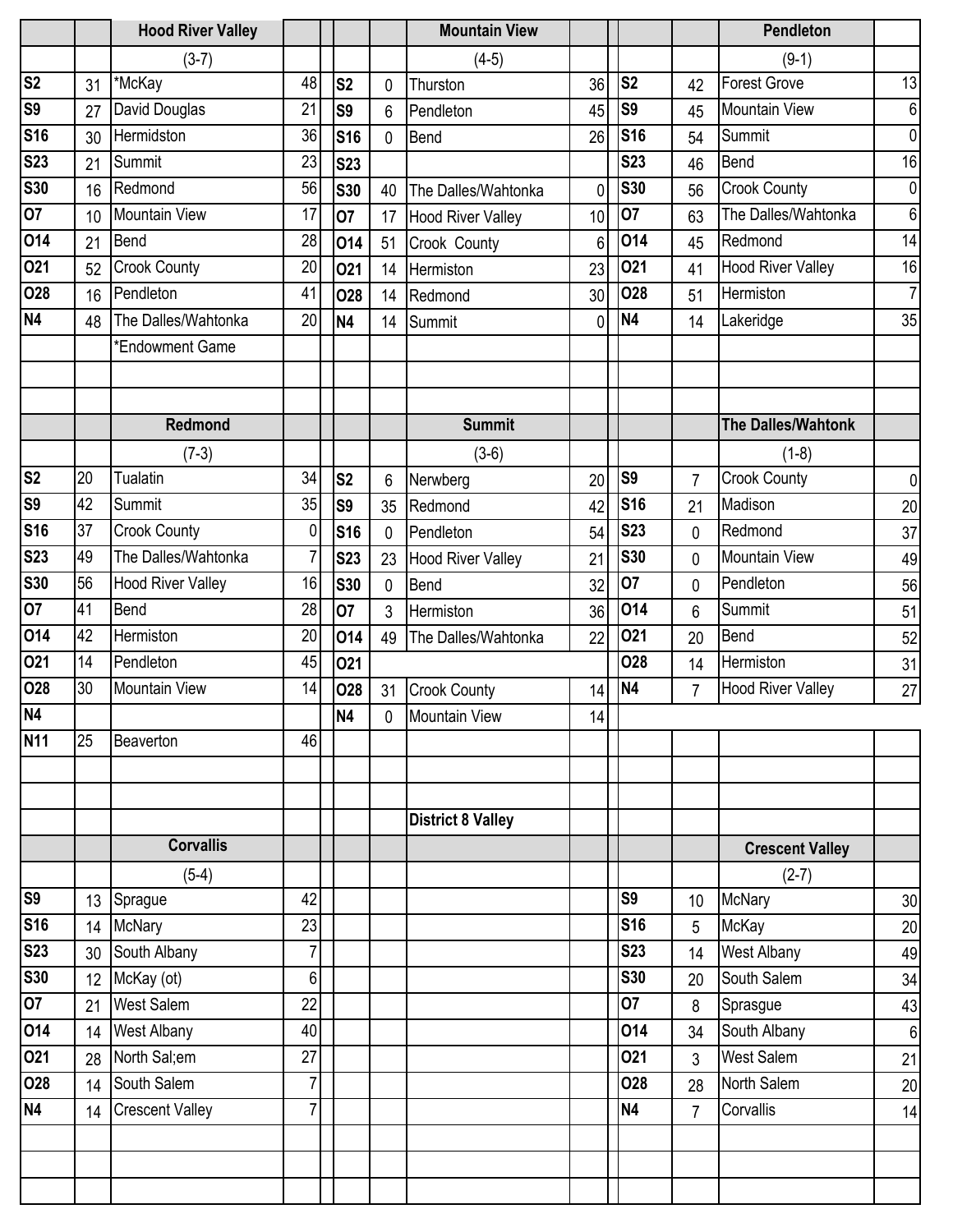|                          |                | <b>McKay</b>                      |                |                          |                | <b>McNary</b>                       |                 |                |                 | <b>North Salem</b>                |                 |
|--------------------------|----------------|-----------------------------------|----------------|--------------------------|----------------|-------------------------------------|-----------------|----------------|-----------------|-----------------------------------|-----------------|
|                          |                | $(4-6)$                           |                |                          |                | $(9-2)$                             |                 |                |                 | $(1-9)$                           |                 |
| $\overline{\text{S2}}$   | 49             | <b>Hood River Valley</b>          | 31             | S <sub>2</sub>           | 28             | *Grants Pass                        | $\overline{7}$  | S <sub>2</sub> | $\overline{7}$  | *Ashland                          | 24              |
| S9                       | 21             | North Salem                       | 28             | S <sub>9</sub>           | 30             | <b>Crescent Valley</b>              | 10              | S <sub>9</sub> | 28              | McKay                             | 21              |
| <b>S16</b>               | 20             | <b>Crescent Valley</b>            | 5              | <b>S16</b>               | 23             | Corvallis                           | 14              | <b>S16</b>     | 21              | West Albany                       | 42              |
| <b>S23</b>               | 14             | <b>McNary</b>                     | 33             | <b>S23</b>               | 33             | McKay                               | 14              | <b>S23</b>     | 17              | South Salem                       | 21              |
| S30                      | 6              | Corvallis (ot)                    | 12             | <b>S30</b>               | 0              | <b>West Albany</b>                  | 14              | <b>S30</b>     | 0               | Sprague                           | 27              |
| $\overline{07}$          | 20             | <b>West Albany</b>                | 14             | 07                       | 35             | South Salem                         | 18              | 07             | 28              | South Albany                      | 29              |
| 014                      | 21             | South Salem                       | 34             | 014                      | 20             | Sprague                             | 13              | 014            | 3               | <b>West Salem</b>                 | 27              |
| 021                      | 13             | Sprague                           | 48             | 021                      | 55             | South Albany                        | 14              | 021            | 27              | Corvallis                         | 28              |
| 028                      | 28             | South Albany                      | 6              | 028                      | 12             | <b>West Salem</b>                   | 0               | O28            | 20              | <b>Crescent Valley</b>            | 28              |
| N4                       | 0              | <b>West Salem</b>                 | 28             | <b>N4</b>                | 13             | North Salem                         | 0               | N <sub>4</sub> | 0               | <b>McNary</b>                     | 13              |
|                          |                | *Endowment Game                   |                | <b>N11</b>               | $\overline{7}$ | South Eugene                        | 20              |                |                 |                                   |                 |
|                          |                |                                   |                |                          |                | *Endowment Game                     |                 |                |                 |                                   |                 |
|                          |                |                                   |                |                          |                |                                     |                 |                |                 |                                   |                 |
|                          |                | <b>South Albany</b>               |                |                          |                |                                     |                 |                |                 | <b>South Salem</b>                |                 |
|                          |                | $(1-9)$                           |                |                          |                |                                     |                 |                |                 | $(4-6)$                           |                 |
| S <sub>2</sub>           | 8              | *Lebanon                          | 38             |                          |                |                                     |                 | S <sub>2</sub> | 21              | *Eagle Point                      | 41              |
| $\overline{\mathbf{S9}}$ | 24             | South Salemn                      | 38             |                          |                |                                     |                 | S <sub>9</sub> | 38              | South Albany                      | 24              |
| <b>S16</b>               | 20             | Sp[rague                          | 56             |                          |                |                                     |                 | <b>S16</b>     | 6               | <b>Weest Salem</b>                | 13              |
| <b>S23</b>               | $\overline{7}$ | Corvallis                         | 30             |                          |                |                                     |                 | <b>S23</b>     | 21              | North Salerm                      | 17              |
| S30                      | 0              | <b>West Salem</b>                 | 28             |                          |                |                                     |                 | <b>S30</b>     | 34              | <b>Crescent Valley</b>            | 20              |
| 07                       | 29             | North Salem                       | 28             |                          |                |                                     |                 | 07             | 18              | <b>McNary</b>                     | 35              |
| 014                      | 6              | <b>Crescent Valley</b>            | 14             |                          |                |                                     |                 | 014            | 34              | McKay                             | 21              |
| 021                      | 14             | <b>McNary</b>                     | 55             |                          |                |                                     |                 | 021            | 6               | <b>West Albany</b>                | 33              |
| 028                      | 6              | McKay                             | 28             |                          |                |                                     |                 | 028            | $\overline{7}$  | Corvallis                         | 14              |
| N4                       | 0              | <b>West Albany</b>                | 50             |                          |                |                                     |                 | N <sub>4</sub> | 7               | Sprague                           | 35              |
|                          |                | *Endowment Game                   |                |                          |                |                                     |                 |                |                 | *Endowment Gamer                  |                 |
|                          |                |                                   |                |                          |                |                                     |                 |                |                 |                                   |                 |
|                          |                | <b>Sprague</b>                    |                |                          |                | <b>West Albany</b>                  |                 |                |                 | <b>West Salem</b>                 |                 |
| S <sub>2</sub>           | 31             | $(11-2)$                          | 14             |                          |                | $(7-3)$                             |                 | S9             |                 | $(6-4)$                           | 45              |
| S9                       | 42             | *Liberty Renton (WA)<br>Corvallis | 13             | S9                       |                | 45 West Salem                       | 10 <sup>1</sup> | <b>S16</b>     | 10 <sup>°</sup> | <b>West Albany</b><br>South Salem | $6\phantom{1}6$ |
| <b>S16</b>               | 56             | South Albany                      | 20             | <b>S16</b>               | 42             | North Salem                         | 21              | <b>S23</b>     | 13              | Sorague                           | 35              |
| <b>S23</b>               | 35             | <b>West Salem</b>                 | 19             | <b>S23</b><br><b>S30</b> | 14             | 49 Crescent Valley<br><b>McNary</b> | 14<br> 0        | <b>S30</b>     | 19<br>28        | Souith Albany                     | $\mathbf 0$     |
| <b>S30</b>               | 27             | North Salem                       | 0              | 07                       | 14             | McKay                               | 20 <sub>l</sub> | 07             | 22              | Corvallis                         | 21              |
| 07                       | 43             | <b>Crescent Valley</b>            | 8              | 014                      | 40             | Corvallis                           | 14              | 014            | 27              | North Salem                       | $\overline{3}$  |
| 014                      | 13             | <b>McNary</b>                     | 20             | 021                      | 33             | Aouth salem                         | 6 <sup>1</sup>  | 021            | 21              | <b>Crescrent Valley</b>           | $\overline{3}$  |
| 021                      | 48             | McKay                             | 13             | 028                      | 23             | Sprague                             | 31              | 028            | 0               | <b>McNary</b>                     | 12              |
| <b>O28</b>               | 31             | <b>West Albany</b>                | 23             | <b>N4</b>                | 50             | South Albany                        | $\overline{0}$  | <b>N4</b>      | 28              | <b>McKay</b>                      | $\mathbf 0$     |
| <b>N4</b>                | 35             | South Salem                       | $\overline{7}$ | <b>N11</b>               | 0              | <b>Barlow</b>                       | 40 <sup>1</sup> | <b>N11</b>     | 3               | Lincoln                           | 25              |
| <b>N11</b>               | 14             | South Medford (2 ot)              | 7 <sup>1</sup> |                          |                |                                     |                 |                |                 |                                   |                 |
| <b>N18</b>               | 41             | Sheldon Tualatin                  | 34             |                          |                |                                     |                 |                |                 |                                   |                 |
| <b>N25</b>               | 14             | <b>Tualatin</b>                   | 32             |                          |                |                                     |                 |                |                 |                                   |                 |
|                          |                | *Endowment Game                   |                |                          |                |                                     |                 |                |                 |                                   |                 |
|                          |                |                                   |                |                          |                |                                     |                 |                |                 |                                   |                 |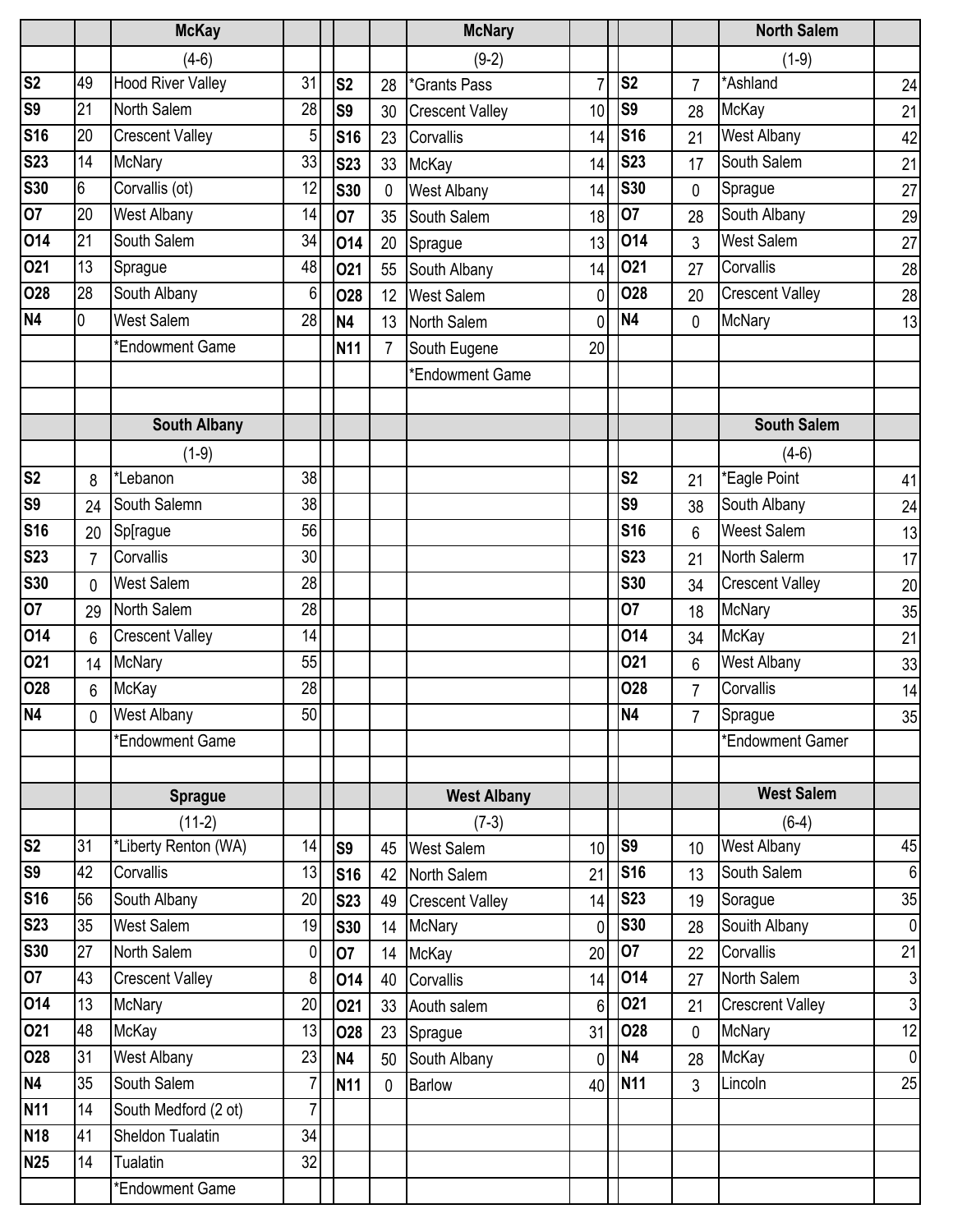|                           |                 | <b>District 9</b>       |                |                |                 | Pac-9               |                |                |                |                     |                |
|---------------------------|-----------------|-------------------------|----------------|----------------|-----------------|---------------------|----------------|----------------|----------------|---------------------|----------------|
|                           |                 | Canby                   |                |                |                 | <b>Dallas</b>       |                |                |                | <b>Forest Grove</b> |                |
|                           |                 | $(4-5)$                 |                |                |                 | $(4-5)$             |                |                |                | $(2-6)$             |                |
| <b>S9</b>                 | 50              | Centennial              | 27             | S <sub>2</sub> | 12              | *Tillamook          | 15             | S <sub>2</sub> | 13             | Pendleton           | 42             |
| <b>S16</b>                | 27              | Oregon City             | $\overline{7}$ | S <sub>9</sub> | $\mathbf 0$     | Central             | 41             | S <sub>9</sub> | 25             | Franklin            | 17             |
| $\overline{\mathbf{0}}$   | 14              | <b>Grants Pass</b>      | 47             | <b>S16</b>     | 12              | Estacada            | 13             | <b>S16</b>     |                |                     |                |
| <b>S30</b>                | $\mathbf 0$     | Silverton               | 27             | <b>S23</b>     | $6\phantom{1}6$ | Reynolds            | 56             | <b>S23</b>     | 7              | McMinnville         | 28             |
| 07                        | 21              | Tualatin                | 41             | <b>S30</b>     | 14              | Woodburn            | 6              | <b>S30</b>     | $\overline{7}$ | Newberg             | 21             |
| 014                       | 14              | McMinnville             | 31             | 07             |                 |                     |                | 07             | 16             | Silverton (ot)      | 13             |
| 021                       | 56              | Newberg                 | $\overline{7}$ | 014            | 37              | Parrose             | 20             | 014            | 0              | Tualatin            | 35             |
| 028                       | 35              | <b>Tigard</b>           | 42             | 021            | 54              | Woodburn            | 27             | O21            | 0              | Tigard              | 48             |
| N4                        | 27              | <b>Forest Grove</b>     | 20             | <b>O28</b>     | 26              | Parkrose (2 ot)     | 20             | 028            |                | *Sandy              |                |
|                           |                 |                         |                | <b>N4</b>      | $6\phantom{1}$  | David Douglas       | 40             | N <sub>4</sub> | 20             | Canby               | 27             |
|                           |                 |                         |                |                |                 | *Endowment Gamer    |                |                |                | *Cancelled          |                |
|                           |                 |                         |                |                |                 | Independent         |                |                |                |                     |                |
|                           |                 |                         |                |                |                 |                     |                |                |                |                     |                |
|                           |                 | <b>McMinnville</b>      |                |                |                 | <b>Newberg</b>      |                |                |                | <b>Silverton</b>    |                |
|                           |                 | $(7-4)$                 |                |                |                 | $(3-6)$             |                |                |                | $(3-6)$             |                |
| S <sub>2</sub>            | 8               | <b>Central Catholic</b> | 26             | S <sub>2</sub> | 20              | Summit              | 6              | S <sub>2</sub> | l0             | South Eugene        | 20             |
| <b>S9</b>                 | 13              | Sandy                   | $\overline{7}$ | S <sub>9</sub> | 15              | Milwaukie           | 41             | S <sub>9</sub> | 41             | Cleveland           | $\overline{7}$ |
| <b>S16</b>                | 25              | Milwaukie               | 8              | <b>S16</b>     |                 |                     |                | <b>S16</b>     | 14             | Reynolds            | 27             |
| <b>S23</b>                | 28              | <b>Forest Grove</b>     | $\overline{7}$ | <b>S23</b>     | $\overline{7}$  | Silverton           | 28             | <b>S23</b>     | 28             | Newberg             | $\overline{7}$ |
| $\overline{\textbf{S30}}$ | 14              | Tualatin                | 41             | <b>S30</b>     | 21              | <b>Forest Grove</b> | $\overline{7}$ | <b>S30</b>     | 27             | Canby               | $\pmb{0}$      |
| 07                        |                 |                         |                | 07             | $\overline{7}$  | Tigard              | 41             | 07             | 13             | Forest Grove (ot)   | 16             |
| 014                       | 31              | Canby                   | 14             | 014            | 40              | Centennial          | 21             | 014            | 28             | <b>Tigard</b>       | 39             |
| 021                       | 31              | Silverton               | 28             | 021            | $\overline{7}$  | Canby               | 56             | 021            | 28             | McMinnville         | 31             |
| 028                       |                 | 14 Newberg              | 7              | <b>O28</b>     | $\overline{7}$  | McMinnville         |                | $14$ 028       | 0              | Tualatin            | 28             |
| <b>N4</b>                 | $\overline{7}$  | Tigard                  | 29             | <b>N4</b>      | $\mathbf{0}$    | Tualatin            | 38             | N <sub>4</sub> |                |                     |                |
| <b>N11</b>                | 30 <sup>°</sup> | Grant                   | 26             |                |                 |                     |                |                |                |                     |                |
| <b>N18</b>                | $\overline{7}$  | <b>Barlow</b>           | 47             |                |                 |                     |                |                |                |                     |                |
|                           |                 |                         |                |                |                 |                     |                |                |                |                     |                |
|                           |                 |                         |                |                |                 |                     |                |                |                |                     |                |
|                           |                 |                         |                |                |                 |                     |                |                |                |                     |                |
|                           |                 |                         |                |                |                 |                     |                |                |                |                     |                |
|                           |                 |                         |                |                |                 |                     |                |                |                |                     |                |
|                           |                 |                         |                |                |                 |                     |                |                |                |                     |                |
|                           |                 |                         |                |                |                 |                     |                |                |                |                     |                |
|                           |                 |                         |                |                |                 |                     |                |                |                |                     |                |
|                           |                 |                         |                |                |                 |                     |                |                |                |                     |                |
|                           |                 |                         |                |                |                 |                     |                |                |                |                     |                |
|                           |                 |                         |                |                |                 |                     |                |                |                |                     |                |
|                           |                 |                         |                |                |                 |                     |                |                |                |                     |                |
|                           |                 |                         |                |                |                 |                     |                |                |                |                     |                |
|                           |                 |                         |                |                |                 |                     |                |                |                |                     |                |
|                           |                 |                         |                |                |                 |                     |                |                |                |                     |                |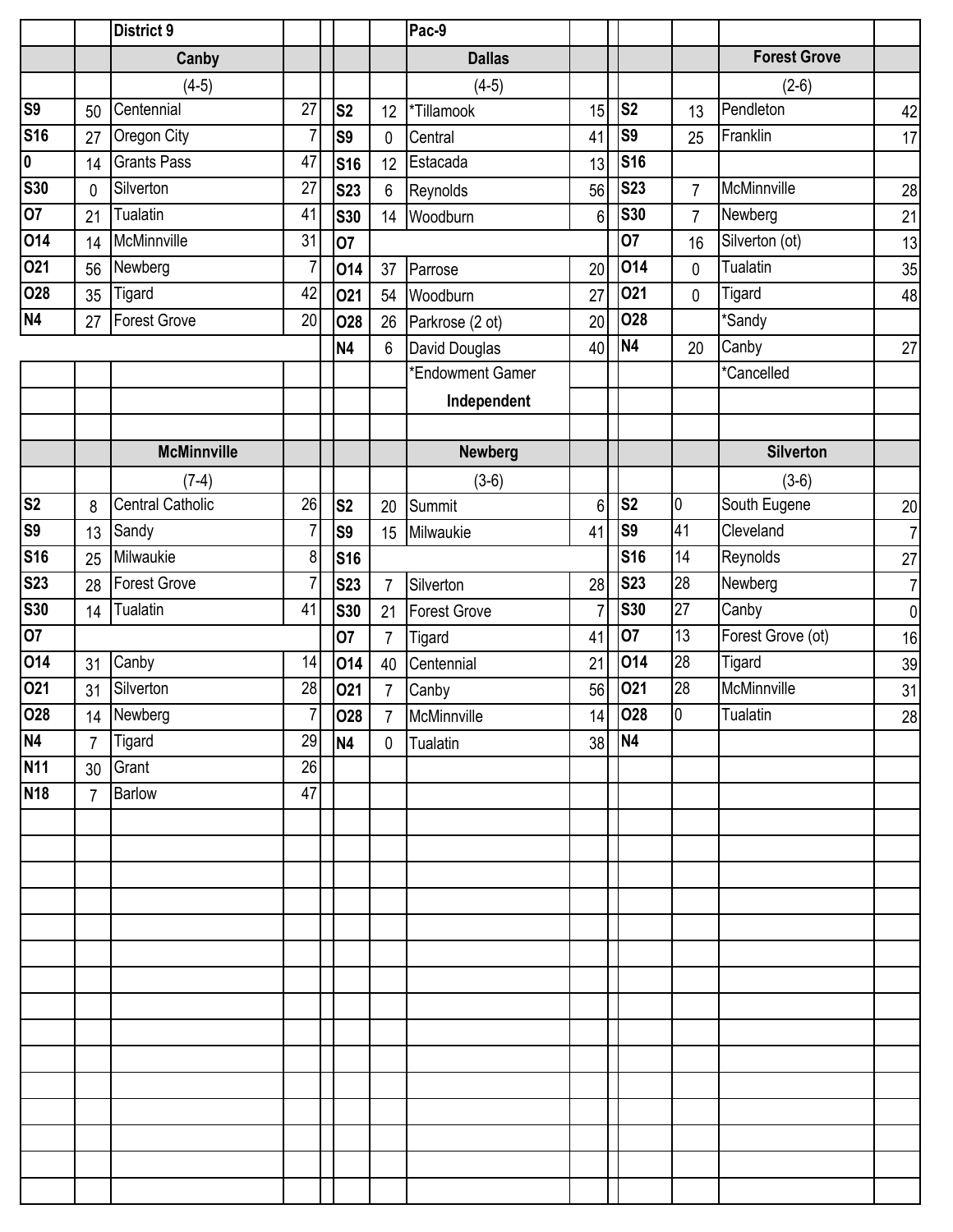|                           |                | <b>Tigard</b>                               |    |                |    | <b>Tualatin</b>      |                |                |             | Woodburn         |                 |
|---------------------------|----------------|---------------------------------------------|----|----------------|----|----------------------|----------------|----------------|-------------|------------------|-----------------|
|                           |                | $(9-3)$                                     |    |                |    | $(12-1)$             |                |                |             | $(0-9)$          |                 |
| $\overline{\text{S2}}$    | 41             | South Medford                               | 21 | S <sub>2</sub> | 34 | Redmond              | 20             | <b>S9</b>      | 0           | Astoria          | 28              |
| <b>S9</b>                 |                |                                             |    | S <sub>9</sub> |    |                      |                | <b>S16</b>     | 0           | <b>Banks</b>     | 41              |
| <b>S16</b>                | 41             | <b>Central Catholic</b>                     | 13 | <b>S16</b>     | 55 | <b>West Linn</b>     | 28             | <b>S23</b>     | 20          | North Eugene     | 56              |
| <b>S23</b>                | 14             | Tualatin                                    | 21 | <b>S23</b>     | 21 | Tigard               | 14             | <b>S30</b>     | 6           | Dallas           | 14              |
| <b>S30</b>                | 18             | Barlow                                      | 20 | <b>S30</b>     | 41 | McMinnville          | 14             | 07             | 21          | Parkrose         | 35              |
| 07                        | 41             | Newberg                                     | 7  | 07             | 41 | Canby                | 21             | 014            | 12          | Gaston           | 23              |
| $\overline{O}14$          | 39             | Silverton                                   | 28 | 014            | 35 | <b>Forest Grove</b>  | 0              | 021            | 27          | Dallas           | 54              |
| 021                       | 48             | <b>Forest Grove</b>                         | 0  | 021            | 42 | Gresham              | $\overline{3}$ | 028            | 0           | Dayton           | 56              |
| 028                       | 42             | Canby                                       | 35 | 028            | 28 | Silverton            | 0              | <b>N4</b>      | 19          | Parkrose         | 38              |
| <b>N4</b>                 | 29             | McMinnville                                 | 7  | N4             | 38 | Newberg              | 0              |                |             | Independent      |                 |
| <b>N11</b>                | 60             | Bend                                        | 6  | <b>N11</b>     | 27 | Westvieew            | 21             |                |             |                  |                 |
| <b>N18</b>                | 26             | Southridge                                  | 21 | <b>N18</b>     | 35 | Cl;ackamas           | 19             |                |             |                  |                 |
| $\overline{\mathsf{N}}25$ | 14             | Lake Oswego                                 | 17 | <b>N25</b>     | 32 | Sprague              | 14             |                |             |                  |                 |
|                           |                |                                             |    | D <sub>2</sub> | 0  | Jesuit               | 42             |                |             |                  |                 |
|                           |                |                                             |    |                |    |                      |                |                |             |                  |                 |
|                           |                |                                             |    |                |    |                      |                |                |             |                  |                 |
|                           |                | 2005 Class 3A Football Schedules and Scores |    |                |    |                      |                |                |             |                  |                 |
|                           |                | <b>District 1</b>                           |    |                |    | <b>Cowapa League</b> |                |                |             |                  |                 |
|                           |                | <b>Astoria</b>                              |    |                |    | <b>Banks</b>         |                |                |             | <b>Rainier</b>   |                 |
|                           |                | $(3-6)$                                     |    |                |    | $(8-3)$              |                |                |             | $(1-9)$          |                 |
| <b>S9</b>                 | 28             | Woodburn                                    | 0  | S <sub>2</sub> | 20 | *Mazama              | 12             | S <sub>2</sub> | 14          | *Knappa          | 21              |
| <b>S16</b>                | 42             | Philomath                                   | 0  | S <sub>9</sub> | 48 | Yamhill-Carlton      | 28             | S <sub>9</sub> | 0           | Clatskanie       | 12              |
| <b>S23</b>                | 33             | Toledoi                                     | 12 | <b>S16</b>     | 41 | Woodburn             | 0              | <b>S16</b>     | 23          | North Marion     | 48              |
| <b>S30</b>                | $\overline{7}$ | Wilsonville                                 | 41 | <b>S23</b>     | 41 | Molalla              | 20             | <b>S23</b>     | 8           | Rainier          | 49              |
| 07                        | 14             | Tillamook                                   | 17 | <b>S30</b>     |    | 18 North Marion (ot) | 18             | <b>S30</b>     | $\mathbf 0$ | Eestacada        | 6               |
| 014                       | 10             | Seaside                                     | 14 | 07             |    | 31 Seaside           | 41             | 07             | $\mathbf 0$ | Scappoose        | 41              |
| 021                       | 21             | <b>Banks</b>                                | 27 | 014            | 36 | Rainier              | 12             | 014            | 12          | <b>Banks</b>     | 36              |
| 028                       | 14             | Scappoose                                   | 42 | 021            | 27 | Astoria              | 21             | 021            | 16          | Tillamook        | 41              |
| N4                        | 27             | Rainier                                     | 33 | <b>O28</b>     |    | 33 Tillamook         | $\overline{0}$ | 028            | 8           | Seaside          | 20              |
|                           |                |                                             |    | <b>N4</b>      | 0  | Scappoose            | 20             | N <sub>4</sub> | 33          | Astoria          | $\overline{27}$ |
|                           |                |                                             |    | <b>N11</b>     |    | 15 Siuslaw           | 28             |                |             | *Endowment Gamre |                 |
|                           |                |                                             |    | <b>N18</b>     |    | *Endowment Game      |                |                |             |                  |                 |
|                           |                |                                             |    |                |    |                      |                |                |             |                  |                 |
|                           |                |                                             |    |                |    |                      |                |                |             |                  |                 |
|                           |                |                                             |    |                |    |                      |                |                |             |                  |                 |
|                           |                |                                             |    |                |    |                      |                |                |             |                  |                 |
|                           |                |                                             |    |                |    |                      |                |                |             |                  |                 |
|                           |                |                                             |    |                |    |                      |                |                |             |                  |                 |
|                           |                |                                             |    |                |    |                      |                |                |             |                  |                 |
|                           |                |                                             |    |                |    |                      |                |                |             |                  |                 |
|                           |                |                                             |    |                |    |                      |                |                |             |                  |                 |
|                           |                |                                             |    |                |    |                      |                |                |             |                  |                 |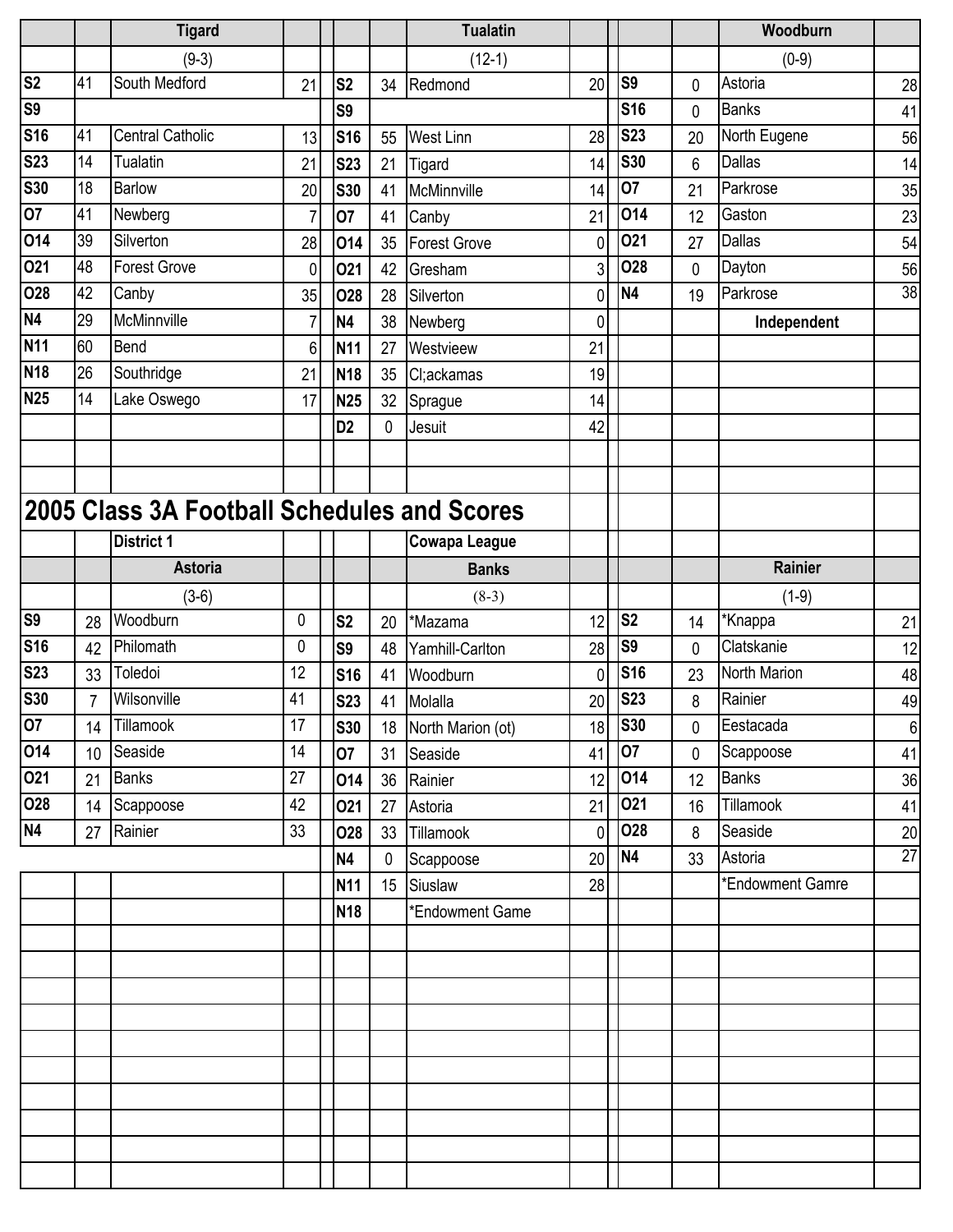|                           |                | <b>Scappoose</b>  |                |                |                | <b>Seaside</b>    |                |                |                | <b>Tillamook</b>   |                |
|---------------------------|----------------|-------------------|----------------|----------------|----------------|-------------------|----------------|----------------|----------------|--------------------|----------------|
|                           |                | $(9-4)$           |                |                |                | $(6-4)$           |                |                |                | $(5-5)$            |                |
| $\overline{\mathsf{s}}$ 1 | 32             | *Lyndon (WA)      | 53             | S <sub>9</sub> | $\overline{7}$ | Newport           | 33             | S <sub>2</sub> | 15             | *Dallas            | 12             |
| S <sub>9</sub>            | 0              | Sherwood          | 38             | <b>S16</b>     | 46             | Taft              | 28             | S <sub>9</sub> | 6              | Stayton            | 19             |
| <b>S16</b>                | 16             | <b>Baker</b>      | 12             | <b>S23</b>     | 55             | Yamhill-Carlton   | 21             | <b>S16</b>     | 14             | Gladstone          | 28             |
| <b>S23</b>                | 6              | Wilsonville       | 24             | <b>S30</b>     | 12             | La Salle          | 20             | <b>S23</b>     | 28             | Philomath          | $\overline{0}$ |
| <b>S30</b>                | 28             | Gladstone         | $\overline{7}$ | 07             | 41             | <b>Banks</b>      | 31             | <b>S30</b>     | 16             | Newport            | $\overline{0}$ |
| 07                        | 41             | Rainier           | 0              | 014            | 14             | Astoria           | 10             | 07             | 17             | Astoria            | 14             |
| 014                       | 20             | Tillamook         | 14             | 021            | 19             | Scappoose         | 50             | 014            | 14             | Scappoose          | 20             |
| 021                       | 50             | Seaside           | 19             | <b>O28</b>     | 20             | Rainier           | 8              | 021            | 41             | Rainier            | 16             |
| 028                       | 42             | Astoria           | 14             | N <sub>4</sub> | 8              | Tillamook (ot)    |                | <b>O28</b>     | 0              | <b>Banks</b>       | 33             |
| N4                        | 20             | <b>Banks</b>      | 0              | <b>N11</b>     | 12             | <b>Burns</b>      | 12             | N <sub>4</sub> | $\overline{7}$ | Seaside (ot)       | $\overline{8}$ |
| <b>N11</b>                | 21             | Sutherlin         | 13             |                |                |                   |                |                |                | *Endowment Game    |                |
| <b>N18</b>                | 27             | Central           | 23             |                |                |                   |                |                |                |                    |                |
| <b>N25</b>                | $\overline{7}$ | Sherwood          | 23             |                |                |                   |                |                |                |                    |                |
|                           |                | *Endowmernt Game  |                |                |                |                   |                |                |                |                    |                |
|                           |                |                   |                |                |                |                   |                |                |                |                    |                |
|                           |                | <b>District 2</b> |                |                |                | <b>Tri-Valley</b> |                |                |                |                    |                |
|                           |                | <b>Estacada</b>   |                |                |                | <b>Gladstone</b>  |                |                |                | La Salle           |                |
|                           |                | $(3-6)$           |                |                |                | $(3-6)$           |                |                |                | $(5-4)$            |                |
| <b>S9</b>                 | 12             | Cascade           | 19             | <b>S9</b>      | 46             | Molalla           | 22             | S <sub>2</sub> | 21             | *Blanchet Catholic | 28             |
| <b>S16</b>                | 13             | <b>Dallas</b>     | 12             | <b>S16</b>     | 28             | Tillamook         | 14             | S <sub>9</sub> | 28             | Rogue River        | 10             |
| <b>S23</b>                | 28             | North Marion      | 14             | <b>S23</b>     | 28             | Stayton           | 38             | <b>S16</b>     | 14             | Yamhill-Carlton    | $\overline{7}$ |
| <b>S30</b>                | 6              | Rainier           | 0              | <b>S30</b>     | $\overline{7}$ | Scappose          | 28             | <b>S23</b>     |                |                    |                |
| 07                        | 13             | Sherwood          | 42             | 07             | 42             | Madras            | 44             | <b>S30</b>     | 20             | Seaside            | 12             |
| 014                       | 0              | Wilsonville       | 43             | 014            | $\overline{7}$ | La Salle          | 21             | 07             | $\overline{7}$ | Wilsonville        | 49             |
| 021                       | 20             | Madras            | 41             | 021            |                | 20 Wilsonville    |                | 54 014         | 21             | Gladstone          | $\overline{7}$ |
| 028                       | $6\phantom{.}$ | La Salle          | $\overline{7}$ | 028            | 6              | Sherwood          | 42             | 021            | 14             | Sherwood           | 63             |
| N <sub>4</sub>            | 8              | Gladstone         | 9              | <b>N4</b>      | 9              | Estacada          | 8 <sup>1</sup> | 028            | $\overline{7}$ | Estacada           | $6\phantom{1}$ |
|                           |                |                   |                |                |                |                   |                | N <sub>4</sub> | 14             | Madras             | 44             |
|                           |                |                   |                |                |                |                   |                |                |                | *Endowment Game    |                |
|                           |                |                   |                |                |                |                   |                |                |                |                    |                |
|                           |                |                   |                |                |                |                   |                |                |                |                    |                |
|                           |                |                   |                |                |                |                   |                |                |                |                    |                |
|                           |                |                   |                |                |                |                   |                |                |                |                    |                |
|                           |                |                   |                |                |                |                   |                |                |                |                    |                |
|                           |                |                   |                |                |                |                   |                |                |                |                    |                |
|                           |                |                   |                |                |                |                   |                |                |                |                    |                |
|                           |                |                   |                |                |                |                   |                |                |                |                    |                |
|                           |                |                   |                |                |                |                   |                |                |                |                    |                |
|                           |                |                   |                |                |                |                   |                |                |                |                    |                |
|                           |                |                   |                |                |                |                   |                |                |                |                    |                |
|                           |                |                   |                |                |                |                   |                |                |                |                    |                |
|                           |                |                   |                |                |                |                   |                |                |                |                    |                |
|                           |                |                   |                |                |                |                   |                |                |                |                    |                |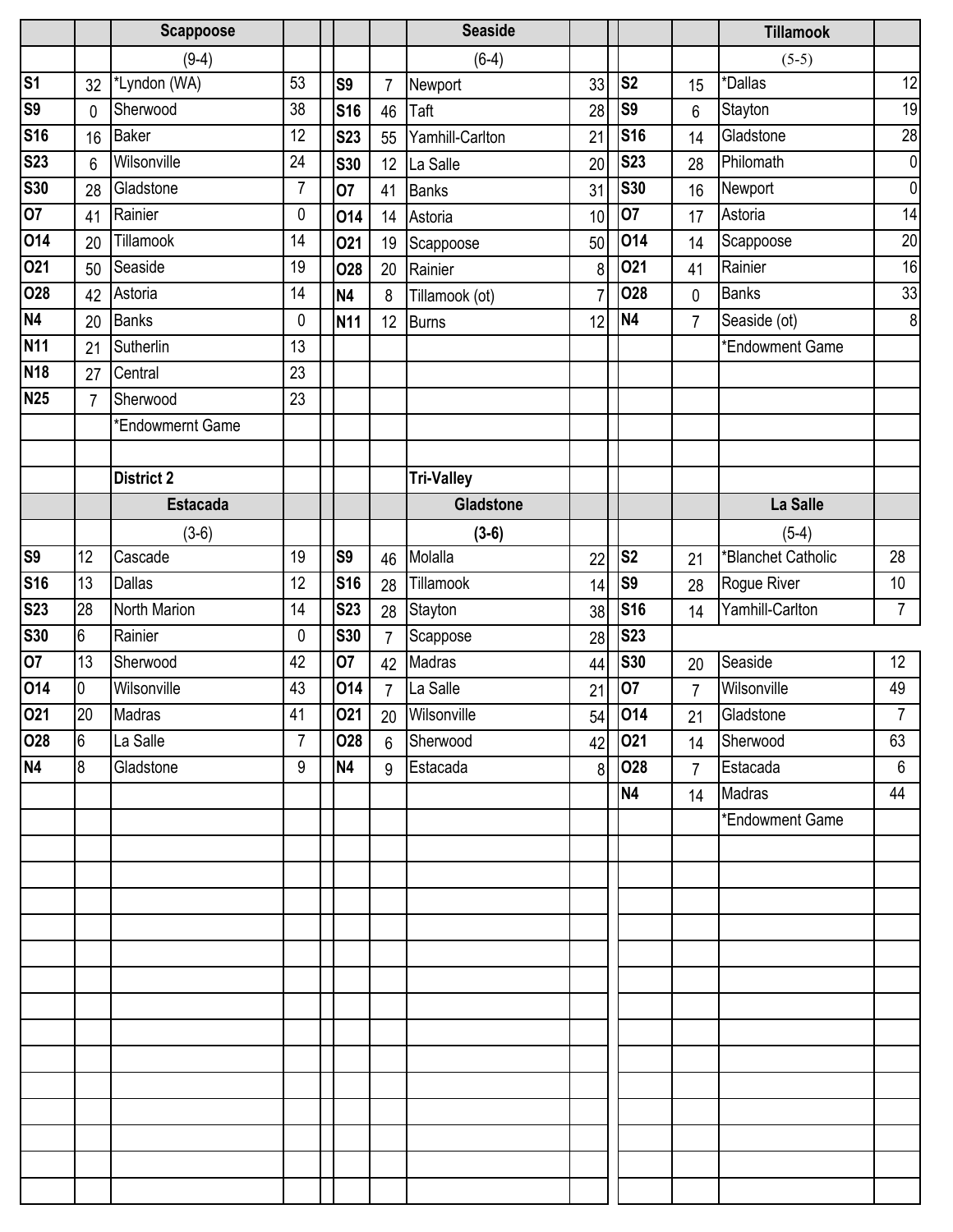|                |                 | <b>Madras</b>           |                 |                |    | Sherwood                   |                 |                |    | Wilsonville            |                 |
|----------------|-----------------|-------------------------|-----------------|----------------|----|----------------------------|-----------------|----------------|----|------------------------|-----------------|
|                |                 | $(5-5)$                 |                 |                |    | $(13-1)$                   |                 |                |    | $(9-3)$                |                 |
| S <sub>9</sub> | 27              | La Pine                 | 28              | S <sub>2</sub> | 24 | *Cottage Grove             | 10              | S <sub>2</sub> | 35 | *Prosser (WA)          | 62              |
| <b>S16</b>     | 29              | <b>Grant Union</b>      | 19              | S <sub>9</sub> | 38 | Scappoose                  | $\mathbf 0$     | S <sub>9</sub> | 58 | Junction City          | 16              |
| <b>S23</b>     | 27              | <b>Sisters</b>          | 28              | <b>S16</b>     | 30 | Molalla                    | $\mathbf{0}$    | <b>S16</b>     | 55 | <b>Sweet Home</b>      | 14              |
| <b>S30</b>     | 27              | Molalla                 | $\overline{7}$  | <b>S23</b>     | 62 | Taft                       | 0               | <b>S23</b>     | 24 | Scappoose              | $6 \overline{}$ |
| 07             | 44              | Gladstone               | 42              | <b>S30</b>     | 31 | Central                    | 16              | <b>S30</b>     | 41 | Astopria               | $\overline{7}$  |
| 014            | 0               | Sherwood                | 35              | 07             | 42 | Estacada                   | 13              | 07             | 49 | La Salle               | $\overline{7}$  |
| 021            | 41              | Estacada                | 20              | 014            | 35 | Madras                     | $\mathbf{0}$    | 014            | 43 | Estacada               | $\overline{0}$  |
| 028            | 26              | Wilsonville             | 56              | 021            | 63 | La Salle                   | 14              | 021            | 54 | Gladstone              | 20              |
| <b>N4</b>      | 44              | La Salle                | 14              | 028            | 42 | Gladstone                  | 6               | <b>O28</b>     | 56 | Madras                 | 26              |
| <b>N11</b>     | 18              | Sutherlin               | 25              | N <sub>4</sub> | 35 | Wilsonville                | $\overline{21}$ | <b>N4</b>      | 21 | Sherwood               | 35              |
|                |                 |                         |                 | <b>N11</b>     | 35 | North Valley               | 21              | <b>N11</b>     | 21 | Elmira                 | $\overline{7}$  |
|                |                 |                         |                 | <b>N18</b>     | 27 | <b>Sisters</b>             | 21              | <b>N18</b>     | 7  | Phoenix                | 28              |
|                |                 |                         |                 | <b>N25</b>     | 23 | Scappoose                  | $\overline{7}$  |                |    | *Endowment Game        |                 |
|                |                 |                         |                 | D <sub>2</sub> | 13 | Marist                     | 17              |                |    |                        |                 |
|                |                 |                         |                 |                |    | *Endowment Game            |                 |                |    |                        |                 |
|                |                 |                         |                 |                |    |                            |                 |                |    |                        |                 |
|                |                 |                         |                 |                |    |                            |                 |                |    |                        |                 |
|                |                 |                         |                 |                |    | <b>District 3 Far West</b> |                 |                |    |                        |                 |
|                |                 | <b>Brookings-Harbor</b> |                 |                |    | Coquille                   |                 |                |    | <b>Douglas</b>         |                 |
|                |                 | $(5-5)$                 |                 |                |    | $(3-6)$                    |                 |                |    | $(0-9)$                |                 |
| S <sub>9</sub> | $\overline{7}$  | <b>Hidden Valley</b>    | 28              | S <sub>2</sub> | 12 | *Illionis Valley           | 27              | S <sub>2</sub> | 6  | Rogue River            | 23              |
| <b>S16</b>     | 36              | Gold Beach              | 6               | S9             | 6  | Bandon                     | 48              | S <sub>9</sub> | 14 | Myrtle Point           | 42              |
| <b>S23</b>     | 19              | Acata (CA)              | 33              | <b>S16</b>     |    | 13 Myrtle Poin (ot)        | 19              | <b>S16</b>     |    |                        |                 |
| <b>S30</b>     | 14              | Del Norte (CA)          | 28              | <b>S23</b>     |    |                            |                 | <b>S23</b>     | 19 | <b>Illionis Valley</b> | 33              |
| 07             | 20 <sub>2</sub> | Sutherlin               | $\overline{22}$ | <b>S30</b>     |    | $\overline{7}$ Gold Beach  | 0               | <b>S30</b>     | 0  | <b>Klamath Union</b>   | 44              |
| 014            | 49              | Douglas                 | 8               | 07             | 22 | North Bend                 | 56              | 07             | 0  | South Umpqua           | 14              |
| 021            | 24              | Coquille                | 8               | 014            |    | 13 Sutherlin               | 27              | 014            | 8  | Brookings-Harbor       | 49              |
| 028            | 40              | South Umpqua            | 14              | 021            | 8  | Brookings-Harbor           | 24              | 021            | 6  | North Bernd            | 30              |
| N4             | 12              | North Bend              | 10              | 028            | 42 | Douglas                    | 19              | <b>O28</b>     | 19 | Coquille               | 42              |
| <b>N11</b>     | 28              | Yamhill-Carlton         | 33              | N <sub>4</sub> | 28 | South Ump[qua              | 16              | TN4            | 0  | Sutherlin              | 26              |
|                |                 |                         |                 |                |    | *Endowment Game            |                 |                |    |                        |                 |
|                |                 |                         |                 |                |    |                            |                 |                |    |                        |                 |
|                |                 |                         |                 |                |    |                            |                 |                |    |                        |                 |
|                |                 |                         |                 |                |    |                            |                 |                |    |                        |                 |
|                |                 |                         |                 |                |    |                            |                 |                |    |                        |                 |
|                |                 |                         |                 |                |    |                            |                 |                |    |                        |                 |
|                |                 |                         |                 |                |    |                            |                 |                |    |                        |                 |
|                |                 |                         |                 |                |    |                            |                 |                |    |                        |                 |
|                |                 |                         |                 |                |    |                            |                 |                |    |                        |                 |
|                |                 |                         |                 |                |    |                            |                 |                |    |                        |                 |
|                |                 |                         |                 |                |    |                            |                 |                |    |                        |                 |
|                |                 |                         |                 |                |    |                            |                 |                |    |                        |                 |
|                |                 |                         |                 |                |    |                            |                 |                |    |                        |                 |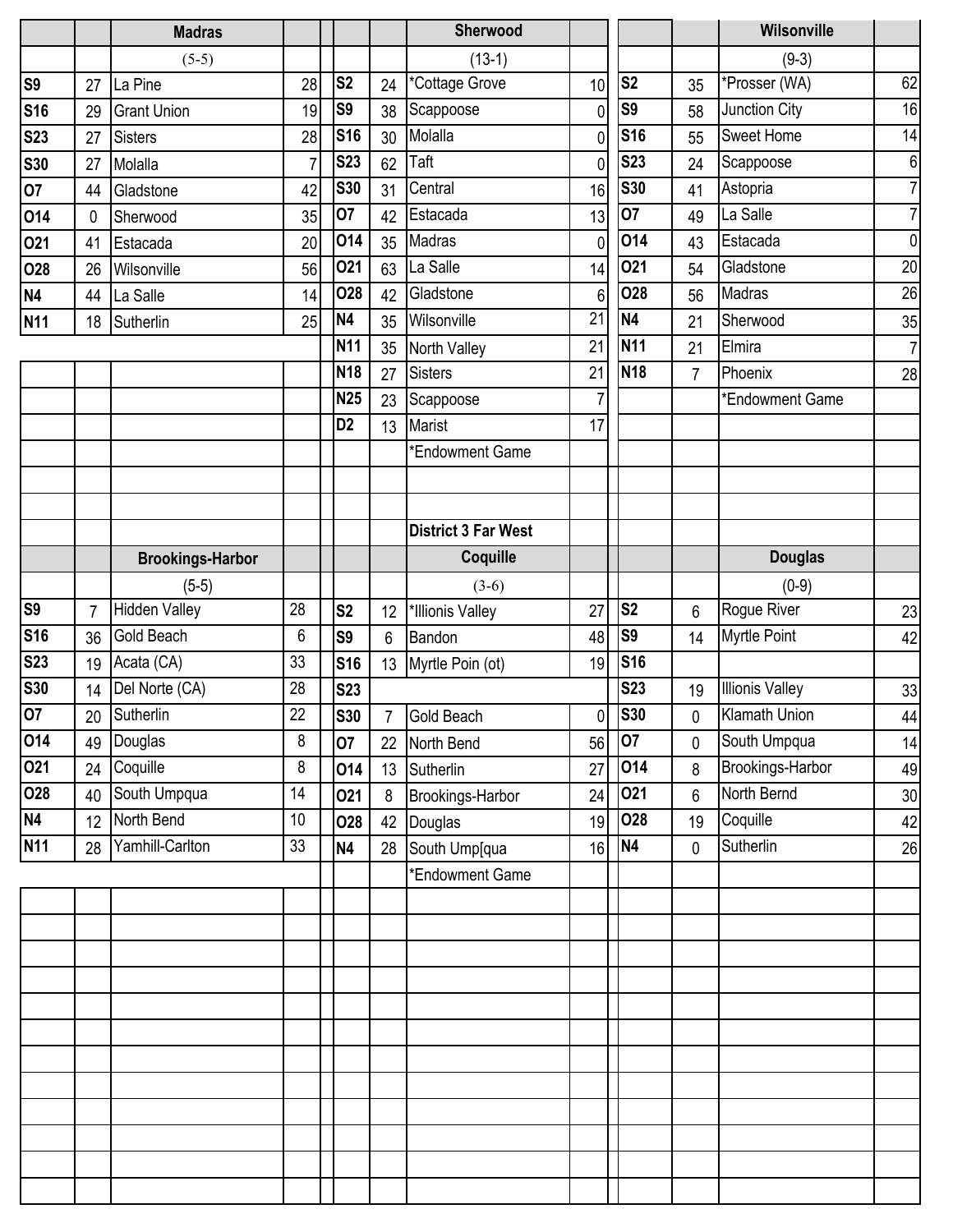|                |                | <b>North Bend</b>    |                |                |                | South Umpqua             |                |                 |                 | <b>Sutherlin</b>       |                 |
|----------------|----------------|----------------------|----------------|----------------|----------------|--------------------------|----------------|-----------------|-----------------|------------------------|-----------------|
|                |                | $(5-5)$              |                |                |                | $(2-7)$                  |                |                 |                 | $(6-5)$                |                 |
| S <sub>2</sub> | $\overline{7}$ | Phoenix              | 42             | S <sub>9</sub> | 55             | Creswell                 | $\overline{7}$ | S <sub>2</sub>  | 20              | Oakland                | 14              |
| <b>S9</b>      | 10             | <b>Cottage Grove</b> | $\overline{7}$ | <b>S16</b>     | 12             | Cottage Grove            | 14             | S <sub>9</sub>  | 6               | Pleasant Hill          | 33              |
| <b>S16</b>     | 6              | <b>Marist</b>        | 45             | <b>S23</b>     | 12             | Klamath Union            | 25             | <b>S16</b>      | 22              | <b>Illionis Valley</b> | 23              |
| <b>S23</b>     |                |                      |                | <b>S30</b>     | $\mathbf 0$    | Yreka (CVA)              | 37             | <b>S23</b>      |                 |                        |                 |
| <b>S30</b>     | 0              | Marshfield           | 33             | 07             | 14             | Douglas                  | $\mathbf 0$    | <b>S30</b>      | 7               | Dayton                 | 56              |
| 07             | 56             | Coquille             | 22             | 014            | 6              | North Bend               | 32             | 07              | 22              | Brookings-Harboir      | 20              |
| 014            | 32             | South Unmpqua        | 6              | 021            | 14             | Sutherlin                | 38             | 014             | 27              | Coquille               | 13              |
| 021            | 30             | Douglas              | 6              | 028            | 14             | Brookings-Harbor         | 40             | 021             | 38              | South Umpqua           | 14              |
| <b>O28</b>     | 14             | Suthgerlin           | 7              | <b>N4</b>      | 16             | Coquille                 | 28             | 028             | $\overline{7}$  | North Bend             | 14              |
| <b>N4</b>      | 10             | Brookings-Harbor     | 12             |                |                |                          |                | <b>N4</b>       | 26              | Douglas                | $\mathbf{0}$    |
| <b>N11</b>     |                |                      |                |                |                |                          |                | N <sub>11</sub> | 25              | Madras                 | 18              |
| <b>N18</b>     | 19             | <b>Hidden Valley</b> | 41             |                |                |                          |                | <b>N18</b>      | 13              | Scappoose              | $\overline{21}$ |
|                |                |                      |                |                |                |                          |                |                 |                 |                        |                 |
|                |                |                      |                |                |                | <b>District 4 Val-Co</b> |                |                 |                 |                        |                 |
|                |                | <b>Central</b>       |                |                |                | <b>Newport</b>           |                |                 |                 | Philomath              |                 |
|                |                | $(9-2)$              |                |                |                | $(5-5)$                  |                |                 |                 | $(0-10)$               |                 |
|                |                |                      |                | S <sub>2</sub> |                |                          |                | S <sub>2</sub>  | $6\phantom{.}6$ | *Stayton               | 45              |
| <b>S9</b>      | 41             | Douglas              | 0              | S <sub>9</sub> | 33             | Seaside                  | 7              | S <sub>9</sub>  | $\mathbf 0$     | Siuslaw                | 36              |
| <b>S16</b>     | 48             | Cascade              | 26             | <b>S16</b>     | $\mathbf 0$    | Siuslaw                  | 17             | <b>S16</b>      | $\mathbf 0$     | Astoria                | 42              |
| <b>S23</b>     | 22             | <b>Sweet Home</b>    | 0              | <b>S23</b>     | 22             | Cascade                  | 8              | <b>S23</b>      | 0               | Tillamook              | 28              |
| <b>S30</b>     | 16             | Sherwood             | 31             | <b>S30</b>     | 0              | Tillamook                | 16             | <b>S30</b>      | 15              | <b>Sisters</b>         | 33              |
| 07             | 38             | Philomath            | 3              | 07             | 36             | Taft                     | 12             | 07              | 3               | Central                | 38              |
| 014            | 34             | Toledo               | 14             | 014            | 14             | Philomath                | $\overline{7}$ | 014             | $\overline{7}$  | Newport                | 14              |
| 021            | 34             | Taft                 | 13             | 021            | 28             | Yamhill-Carlton          | 35             | 021             | 6               | Toledo                 | 38              |
| 028            | 35             | Newport              | 13             | 028            |                | 13 Central               | 35             | 028             | $6\overline{6}$ | Yamhill-Carlton        | 21              |
| <b>N4</b>      | 32             | Yamhill-Carlton      | 6              | <b>N4</b>      | 36             | Toledo                   | $\mathbf{0}$   | N <sub>4</sub>  | 13              | Taft                   | 20              |
| <b>N11</b>     |                | 34 Baker             | 0              | <b>N11</b>     |                | 13 North Valley          | 43             |                 |                 | *Endowment Game        |                 |
| <b>N18</b>     | 23             | Scappoose            | 27             |                |                |                          |                |                 |                 |                        |                 |
|                |                |                      |                |                |                |                          |                |                 |                 |                        |                 |
|                |                | <b>Taft</b>          |                |                |                | <b>Toledo</b>            |                |                 |                 | <b>Yamhill-Carlton</b> |                 |
|                |                | $(2-7)$              |                |                |                | $(2-7)$                  |                |                 |                 | $(5-6)$                |                 |
| S <sub>9</sub> | 19             | North Marion         | 38             | S9             | 8              | Elmira                   | 50             | S9              | 28              | <b>Banks</b>           | 48              |
| <b>S16</b>     | 28             | Seaside              | 46             | <b>S16</b>     | $6\phantom{1}$ | Junction City            | 34             | S16             | $\overline{7}$  | La Salle               | 14              |
| <b>S23</b>     | $\overline{0}$ | Sherwood             | 62             | <b>S23</b>     | 12             | Astoria                  | 33             | <b>S23</b>      | 21              | Seaside                | 55              |
| <b>S30</b>     | $\overline{7}$ | <b>Sweet Home</b>    | 22             | <b>S30</b>     | $\mathbf{0}$   | Stayton                  | 34             | <b>S30</b>      | 20              | Cascade                | 8               |
| 07             | 12             | Newport              | 36             | 07             | 14             | Yamjhill-Carlton         | 35             | 07              | 35              | Toledo                 | 14              |
| 014            | 26             | Yamhill-Carlton      | 13             | 014            | 14             | Central                  | 3.4            | 014             | 13              | Taft                   | 26              |
| 021            | 13             | Central              | 34             | 021            | 38             | Philomath                | 6 <sup>1</sup> | 021             | 35              | Newport                | 28              |
| <b>O28</b>     | 33             | Toledo (2 ot)        | 39             | <b>O28</b>     | 39             | Taft $(2 \text{ ot})$    | 33             | <b>O28</b>      | 21              | Philomasth             | $6\phantom{1}6$ |
| <b>N4</b>      | 20             | Philomath            | 13             | <b>N4</b>      | 0              | Newport                  | 36             | N <sub>4</sub>  | 6               | Central                | 32              |
|                |                |                      |                |                |                |                          |                | <b>N11</b>      | 33              | Broiokings-Harbor      | 28              |
|                |                |                      |                |                |                |                          |                | <b>N18</b>      | 15              | La Grande              | $\overline{26}$ |
|                |                |                      |                |                |                |                          |                |                 |                 |                        |                 |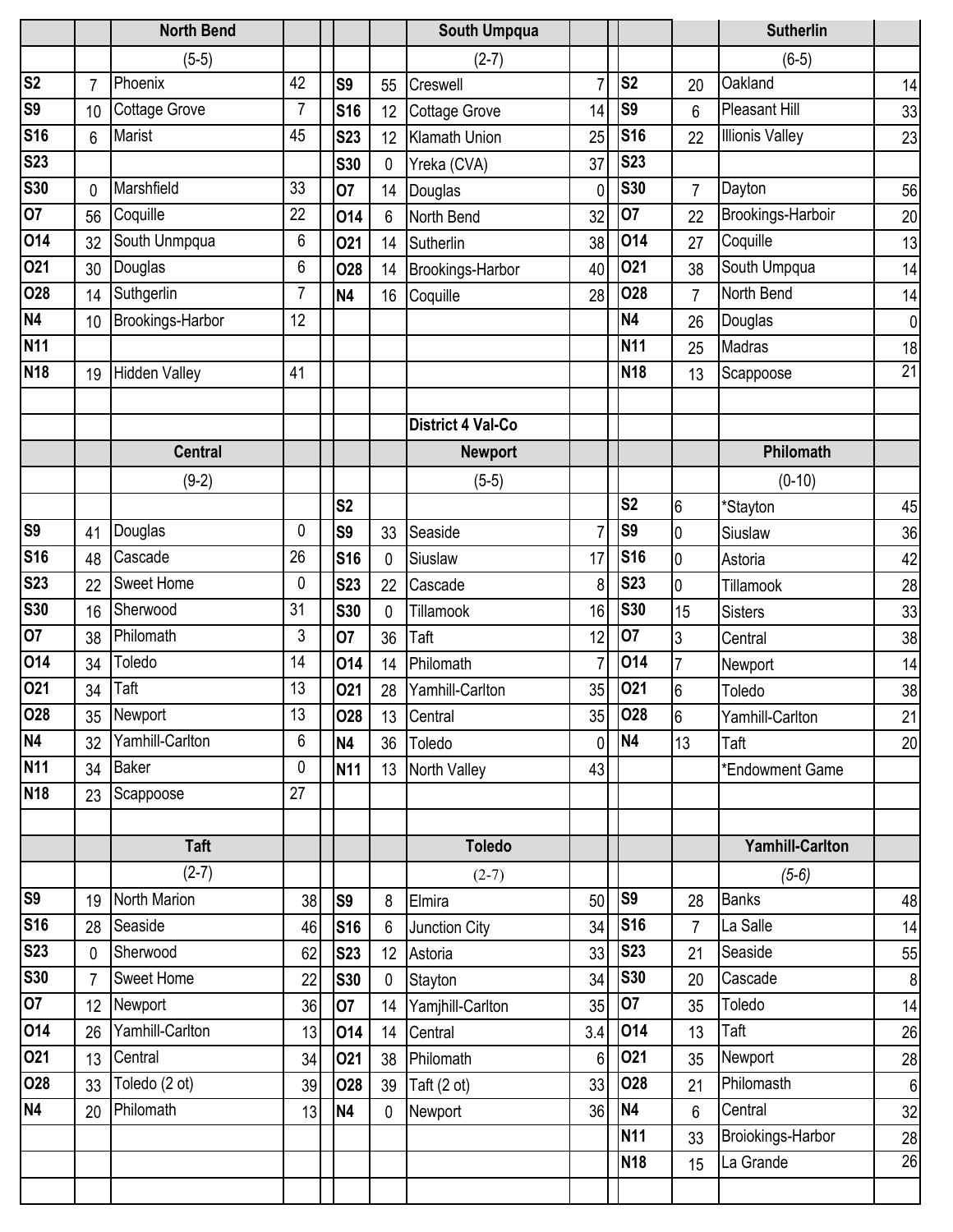|                |                |                      |                  |                |                 | District 5 Sky-Em     |                |                 |                |                      |                  |
|----------------|----------------|----------------------|------------------|----------------|-----------------|-----------------------|----------------|-----------------|----------------|----------------------|------------------|
|                |                | <b>Cottage Grove</b> |                  |                |                 | <b>Creswell</b>       |                |                 |                | <b>Elmira</b>        |                  |
|                |                | $(4-6)$              |                  |                |                 | $(1-9)$               |                |                 |                | $(8-3)$              |                  |
| S <sub>2</sub> | 10             | *Sherwood            | 24               | S <sub>2</sub> | 28              | *St. Mary's           | 0              | S <sub>2</sub>  | 44             | *North Eugene        | 0                |
| S9             | $\overline{7}$ | North Bernd          | 10               | S9             | $\overline{7}$  | South Umpqua          | 55             | S <sub>9</sub>  | 50             | Toledo               | 8                |
| <b>S16</b>     | 14             | South Umpqua         | 12               | <b>S16</b>     | 6               | Phoenix               | 49             | <b>S16</b>      | 20             | Stayton              | 6                |
| <b>S23</b>     | $\overline{7}$ | Siuslaw              | 28               | <b>S23</b>     | $\mathbf{0}$    | Marist                | 62             | <b>S23</b>      | 45             | <b>Pleasant Hill</b> | 14               |
| <b>S30</b>     | 14             | Creswell             | $\overline{7}$   | <b>S30</b>     | $\overline{7}$  | Cottage Grove         | 14             | <b>S30</b>      | 32             | Junction City        | 13               |
| 07             | 23             | Marist               | 49               | 07             | 15              | Siuslaw               | 50             | 07              | 46             | La Pine              | $\mathbf 0$      |
| 014            | 9              | Junction City        | 13               | 014            | $\overline{7}$  | Elmira                | 57             | 014             | 57             | Creswell             | $\overline{7}$   |
| 021            | 12             | Elmira               | 30               | 021            | 17              | Junction City         | 55             | 021             | 30             | <b>Cottage Grove</b> | 12               |
| <b>O28</b>     | 13             | <b>Pleasant Hill</b> | 0                | <b>O28</b>     | 21              | La Pine               | 36             | 028             | 14             | Marist               | 56               |
| N <sub>4</sub> | 41             | La Pine              | 20               | <b>N4</b>      | 18              | Pleasant Hill         | 60             | N <sub>4</sub>  | 6              | Siuslaw              | 24               |
|                |                | *Endowment Game      |                  |                |                 | *Endowment Game       |                | N <sub>11</sub> | $\overline{7}$ | Wilsonville          | $\overline{21}$  |
|                |                |                      |                  |                |                 |                       |                |                 |                | *Endowment Game      |                  |
|                |                | <b>Junction City</b> |                  |                |                 |                       |                |                 |                | La Pine              |                  |
|                |                | $(3-6)$              |                  |                |                 |                       |                |                 |                | $(3-7)$              |                  |
| S <sub>2</sub> |                |                      |                  |                |                 |                       |                | S <sub>2</sub>  | $\overline{7}$ | *Sisters             | 47               |
| <b>S9</b>      | 16             | Wilsonville          | 58               |                |                 |                       |                | S <sub>9</sub>  | 28             | Madras               | 27               |
| <b>S16</b>     | 34             | Toledo               | 6                |                |                 |                       |                | <b>S16</b>      | 28             | <b>Sisters</b>       | 56               |
| <b>S23</b>     | $\overline{7}$ | La Pine              | 16               |                |                 |                       |                | <b>S23</b>      | 16             | Junction City        | $\overline{7}$   |
| <b>S30</b>     | 13             | Elmira               | 32               |                |                 |                       |                | <b>S30</b>      | 6              | <b>Pleasant Hill</b> | 36               |
| 07             | 20             | <b>Pleasant Hill</b> | 28               |                |                 |                       |                | 07              | 0              | Elmira               | 46               |
| 014            | 13             | <b>Cottage Grove</b> | $\boldsymbol{9}$ |                |                 |                       |                | 014             | 26             | Siuslaw              | 33               |
| 021            | 55             | Creswell             | 17               |                |                 |                       |                | 021             | 14             | Marist               | 64               |
| <b>O28</b>     | 30             | Siuslaw              | 37               |                |                 |                       |                | 028             | 36             | Creswell             | 21               |
| <b>N4</b>      | 0              | Marist               | 34               |                |                 |                       |                | N <sub>4</sub>  | 20             | Cottage Grove        | 41               |
|                |                |                      |                  |                |                 |                       |                |                 |                | *Endowment Game      |                  |
|                |                |                      |                  |                |                 |                       |                |                 |                |                      |                  |
|                |                | <b>Marist</b>        |                  |                |                 | <b>Pleasant Hill</b>  |                |                 |                | <b>Siuslaw</b>       |                  |
|                |                | $(13-0)$             |                  |                |                 | $(4-5)$               |                |                 |                | $(9-2)$              |                  |
| <b>S9</b>      | 41             | <b>Sweet Home</b>    | 16               | S <sub>9</sub> |                 | 33 Sutherlin          | 6              | S <sub>9</sub>  | 36             | Philomath            | $\mathbf 0$      |
| <b>S16</b>     | 45             | North Bend           | 6                | <b>S16</b>     | 12 <sup>°</sup> | North Valley          | 13             | <b>S16</b>      | 17             | Newport              | $\boldsymbol{0}$ |
| <b>S23</b>     | 62             | Creswell             | $\mathbf 0$      | <b>S23</b>     | 14              | Elmira                | 45             | <b>S23</b>      | 28             | Cottage Grove        | $\overline{7}$   |
| <b>S30</b>     | 26             | Siuslaw (ot)         | 20               | <b>S30</b>     | 36              | La Pine               | $6\phantom{a}$ | <b>S30</b>      | 20             | Marist (ot)          | 26               |
| O7             | 49             | Cottage Grove        | 23               | 07             | 28              | Junction City         | 20             | 07              | 50             | Creswell             | 15               |
| 014            |                | 44 Pleasant Hill     | 6                | 014            | $6\,$           | Marist                | 44             | 014             | 33             | La Pine              | 26               |
| 021            | 64             | La Pine              | 14               | 021            | 15              | Siuslaw               | 20             | 021             | 20             | <b>Pleasant Hill</b> | 15               |
| 028            |                | 56 Elmira            | 14               | <b>O28</b>     | $\mathbf{0}$    | <b>Cottaghe Grove</b> | 13             | 028             | 37             | Junction City        | 30               |
| <b>N4</b>      | 34             | Junction City        | $\mathbf 0$      | <b>N4</b>      | 60              | Creswell              | 18             | N <sub>4</sub>  | 24             | Elmira               | $\overline{6}$   |
| <b>N11</b>     |                |                      |                  |                |                 |                       |                | N <sub>11</sub> | 28             | <b>Banks</b>         | 15               |
| <b>N18</b>     | 48             | <b>Burns</b>         | $\,6\,$          |                |                 |                       |                | <b>N18</b>      | 10             | <b>Sistrers</b>      | 30               |
| <b>N25</b>     | 36             | <b>Hidden Valley</b> | 25               |                |                 |                       |                |                 |                |                      |                  |
| D <sub>2</sub> |                | 54 Phoienix          | 41               |                |                 |                       |                |                 |                |                      |                  |
| D <sub>9</sub> | 17             | Sherwood             | 13               |                |                 |                       |                |                 |                |                      |                  |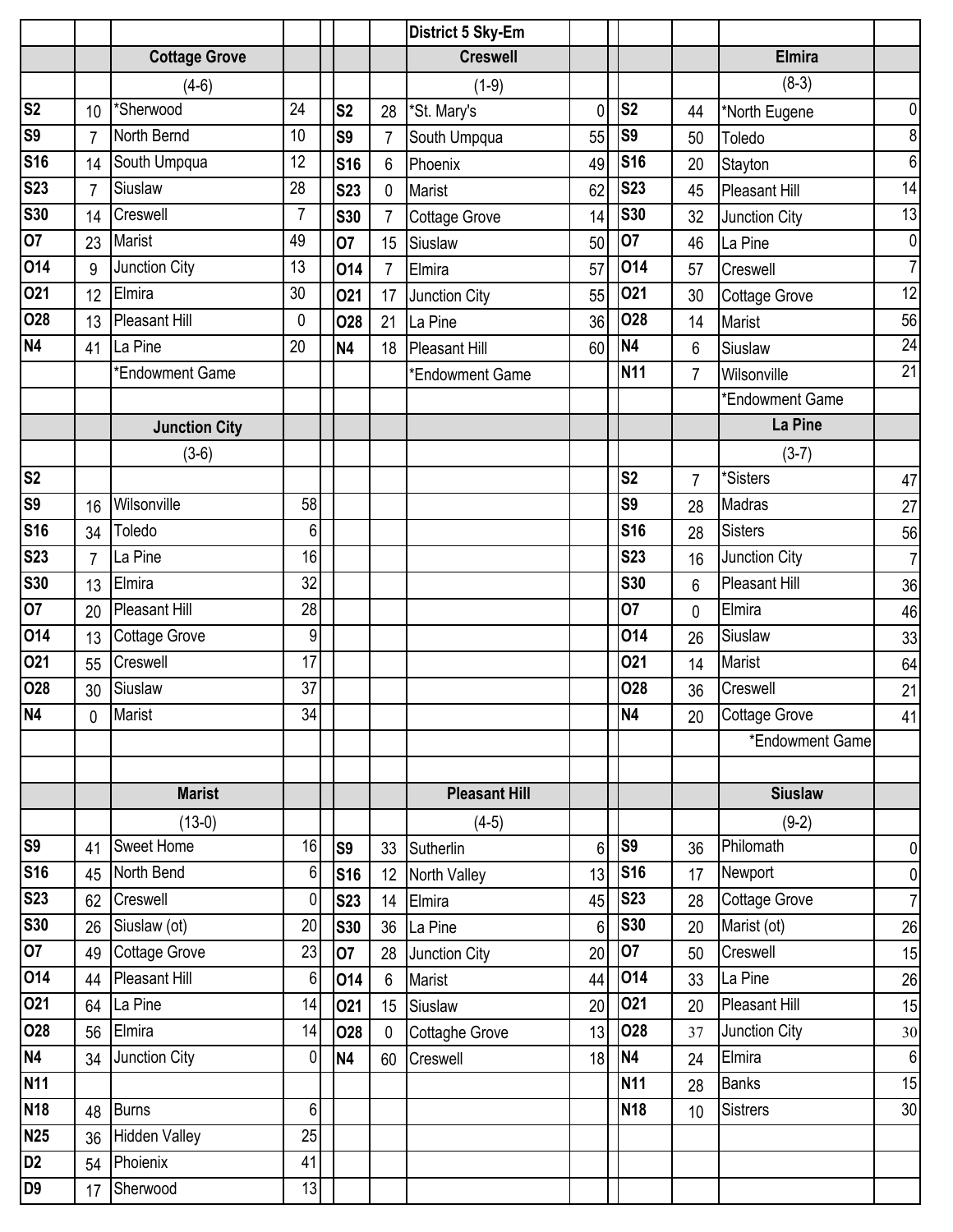|                |                |                        |          |                |           | <b>District 6 Skyline</b> |    |                 |                |                        |                  |
|----------------|----------------|------------------------|----------|----------------|-----------|---------------------------|----|-----------------|----------------|------------------------|------------------|
|                |                | <b>Henley</b>          |          |                |           |                           |    |                 |                | <b>Hidden Valley</b>   |                  |
|                |                | $(3-7)$                |          |                |           |                           |    |                 |                | $(9-4)$                |                  |
| S <sub>2</sub> | $\overline{7}$ | *Klamath Union         | 33       |                |           |                           |    | S <sub>2</sub>  | 28             | *North Marion          | $\overline{7}$   |
| <b>S9</b>      | 0              | Cascade Christian      | 34       |                |           |                           |    | S <sub>9</sub>  | 28             | Brookings-Harbor       | $\overline{7}$   |
| <b>S16</b>     | 21             | <b>Burns</b>           | 20       |                |           |                           |    | <b>S16</b>      | $\overline{7}$ | Del Norte (CA)         | 14               |
| <b>S23</b>     | $\overline{7}$ | North Valley           | 28       |                |           |                           |    | <b>S23</b>      | 20             | Mazama (ot)            | 13               |
| <b>S30</b>     | 25             | Mazama                 | 24       |                |           |                           |    | <b>S30</b>      | 49             | <b>Illionis Valley</b> | 12               |
| 07             | 14             | <b>Klamath Union</b>   | 33       |                |           |                           |    | 07              | 15             | Phoenix                | 18               |
| 014            | 30             | <b>Hidden Valley</b>   | 59       |                |           |                           |    | 014             | 59             | Henley                 | 30               |
| 021            | 13             | <b>Illionis Valley</b> | 14       |                |           |                           |    | 021             | 41             | Rogue River            | 14               |
| <b>O28</b>     | 28             | Rogue River            | 7        |                |           |                           |    | <b>O28</b>      | 0              | <b>Niorth Valley</b>   | $\overline{7}$   |
| N <sub>4</sub> | 0              | Phoenix                | 49       |                |           |                           |    | N <sub>4</sub>  | 21             | Amity                  | 0                |
|                |                | *Endowment Game        |          |                |           |                           |    | <b>N11</b>      | 12             | <b>Sweet Home</b>      | 11               |
|                |                |                        |          |                |           |                           |    | <b>N18</b>      | 41             | North Bend             | 19               |
|                |                |                        |          |                |           |                           |    | <b>N25</b>      | 25             | <b>Marist</b>          | 36               |
|                |                |                        |          |                |           |                           |    |                 |                | *Endowment Game        |                  |
|                |                |                        |          |                |           |                           |    |                 |                |                        |                  |
|                |                | <b>Illionis Valley</b> |          |                |           | <b>Mazama</b>             |    |                 |                | <b>North Valley</b>    |                  |
|                |                | $(7-3)$                |          |                |           | $(3-7)$                   |    |                 |                | $(8-3)$                |                  |
| S <sub>2</sub> | 21             | *Coquille              | 12       | S <sub>2</sub> | 12        | *Banks                    | 20 | S <sub>9</sub>  | 20             | <b>Klamath Union</b>   | 19               |
| <b>S9</b>      | 51             | Yoncalla               | 7        | S <sub>9</sub> | 21        | Yreka (CA)                | 12 | <b>S16</b>      | 13             | Pleasant Hill          | 12               |
| <b>S16</b>     | 23             | Sutherlin              | 22       | <b>S16</b>     | 20        | <b>Klamath Union</b>      | 27 | <b>S23</b>      | 28             | Henley                 | $\overline{7}$   |
| <b>S23</b>     | 33             | Douglas                | 19       | <b>S23</b>     | 13        | Hidden Valley (ot)        | 20 | <b>S30</b>      | $\overline{7}$ | Phioenix               | 14               |
| <b>S30</b>     | 12             | <b>Hidden Valley</b>   | 49       | <b>S30</b>     | 24        | Henley                    | 25 | 07              | 34             | <b>Illionis Valley</b> | $\overline{7}$   |
| 07             | $\overline{7}$ | North Valley           | 34       | 07             | 45        | Rogue River               | 0  | 014             | 28             | Mazama                 | $\overline{0}$   |
| 014            |                | 49 Rogue River         | $6 \mid$ | 014            | $\pmb{0}$ | North Valley              | 28 | 021             | 0              | Eureka (CA)            | 21               |
| 021            |                | 14 Henley              | 13       | 021            |           | 15 Phoenix                | 61 | 028             | $7^{\circ}$    | <b>Hidden Valley</b>   | $\overline{0}$   |
| 028            | 8              | Phoenix                | 53       | 028            | 27        | Acrata (CA)               | 0  | N4              | 42             | Rogue River            | $\boldsymbol{8}$ |
| <b>N4</b>      | 21             | Mazama                 | 14       | <b>N4</b>      |           | 14 Illionis Valley        | 21 | N <sub>11</sub> | 43             | Neweport               | 13               |
|                |                | *Endowment Game        |          |                |           | *Endowment Game           |    | <b>N18</b>      | 21             | Shwerwood              | 35               |
|                |                |                        |          |                |           |                           |    |                 |                |                        |                  |
|                |                |                        |          |                |           |                           |    |                 |                |                        |                  |
|                |                |                        |          |                |           |                           |    |                 |                |                        |                  |
|                |                |                        |          |                |           |                           |    |                 |                |                        |                  |
|                |                |                        |          |                |           |                           |    |                 |                |                        |                  |
|                |                |                        |          |                |           |                           |    |                 |                |                        |                  |
|                |                |                        |          |                |           |                           |    |                 |                |                        |                  |
|                |                |                        |          |                |           |                           |    |                 |                |                        |                  |
|                |                |                        |          |                |           |                           |    |                 |                |                        |                  |
|                |                |                        |          |                |           |                           |    |                 |                |                        |                  |
|                |                |                        |          |                |           |                           |    |                 |                |                        |                  |
|                |                |                        |          |                |           |                           |    |                 |                |                        |                  |
|                |                |                        |          |                |           |                           |    |                 |                |                        |                  |
|                |                |                        |          |                |           |                           |    |                 |                |                        |                  |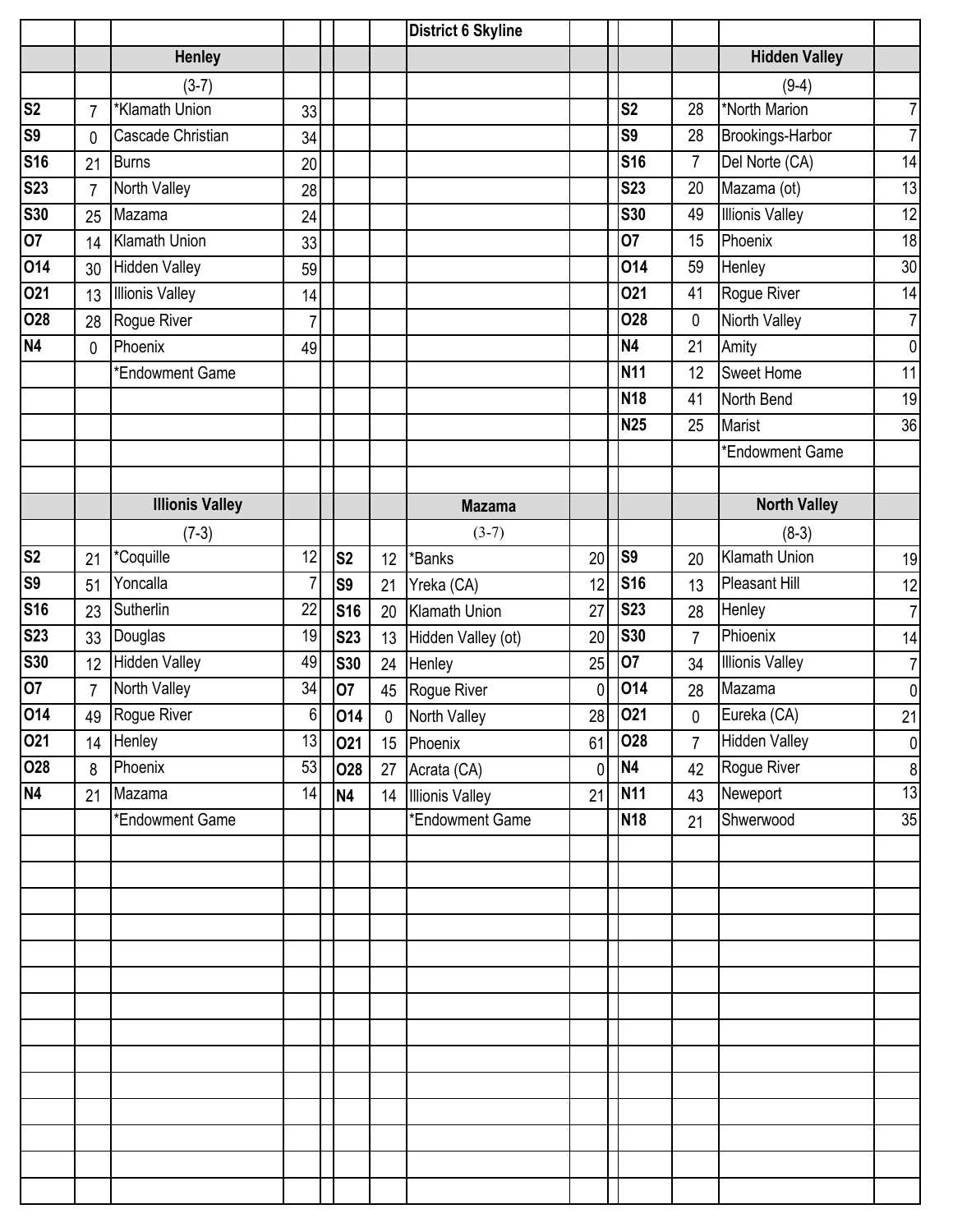|                |                | Phoenix                |                |                |                |                                  |    |                 |                | <b>Rogue River</b>     |                 |
|----------------|----------------|------------------------|----------------|----------------|----------------|----------------------------------|----|-----------------|----------------|------------------------|-----------------|
|                |                | $(10-2)$               |                |                |                |                                  |    |                 |                | $(1-8)$                |                 |
| S <sub>2</sub> | 42             | North Bend             | $\overline{7}$ |                |                |                                  |    | S <sub>2</sub>  | 23             | Douglas                | $6\phantom{1}6$ |
| S <sub>9</sub> |                |                        |                |                |                |                                  |    | S <sub>9</sub>  | 10             | Las Salle              | 28              |
| <b>S16</b>     | 49             | Creswell               | 6              |                |                |                                  |    | <b>S16</b>      | 21             | Cascade Christian      | 37              |
| <b>S23</b>     | 42             | Rogue River            | 0              |                |                |                                  |    | <b>S23</b>      | 0              | Phoenix                | 42              |
| <b>S30</b>     | 14             | North valley           | 7              |                |                |                                  |    | <b>S30</b>      |                |                        |                 |
| 07             | 18             | <b>Hiudden Valley</b>  | 15             |                |                |                                  |    | 07              | 0              | Mazama                 | 45              |
| 014            | 6              | Kimath Union           | $\overline{7}$ |                |                |                                  |    | 014             | 6              | <b>Illionis Valley</b> | 49              |
| 021            | 61             | Maszama                | 15             |                |                |                                  |    | 021             | 14             | <b>Hidden Valley</b>   | 41              |
| <b>O28</b>     | 53             | <b>Illionis Valley</b> | 8              |                |                |                                  |    | 028             | $\overline{7}$ | Henley                 | 28              |
| <b>N4</b>      | 49             | Henley                 | 0              |                |                |                                  |    | N <sub>4</sub>  | 8              | North Valley           | 42              |
| <b>N11</b>     | 28             | Wilsonville            | $\overline{7}$ |                |                |                                  |    |                 |                |                        |                 |
| <b>N18</b>     | 34             | La Grande              | 12             |                |                |                                  |    |                 |                |                        |                 |
| <b>N25</b>     | 41             | Marist                 | 54             |                |                |                                  |    |                 |                |                        |                 |
|                |                |                        |                |                |                | <b>District 7 Greater Oregon</b> |    |                 |                |                        |                 |
|                |                | <b>Baker</b>           |                |                |                | <b>Burns</b>                     |    |                 |                | La Grande              |                 |
|                |                | $(5-6)$                |                |                |                | $(3-8)$                          |    |                 |                | $(8-3)$                |                 |
| S <sub>2</sub> | 0              | Weiser (ID)            | 40             | S <sub>2</sub> | 0              | Vale                             | 34 | S <sub>2</sub>  | 38             | <b>Granht Union</b>    | $\mathbf{0}$    |
| S <sub>9</sub> | 6              | DeSales (WA)           | 14             | S <sub>9</sub> | 21             | <b>Sisters</b>                   | 27 | S9              | 0              | Pullman (WA)           | 35              |
| <b>S16</b>     | 12             | Scappoose              | 16             | <b>S16</b>     | 20             | Henley                           | 21 | <b>S16</b>      | 24             | Weiser (ID)            | 46              |
| <b>S23</b>     | $\overline{7}$ | Vale                   | 20             | <b>S23</b>     | 15             | <b>Grant Union</b>               | 20 | <b>S23</b>      | 48             | Middleton (ID)         | 32              |
| <b>S30</b>     | 33             | <b>Grant Union</b>     | 6              | <b>S30</b>     | 28             | <b>Nyssa</b>                     | 48 | <b>S30</b>      |                |                        |                 |
| 07             | 35             | <b>Burns</b>           | 20             | 07             | 20             | <b>Baker</b>                     | 35 | <b>O7</b>       | 48             | McLouughlin            | 13              |
| 014            | 14             | La Grande              | 20             | 014            | 37             | Ontario                          | 28 | 014             | 20             | <b>Baker</b>           | 14              |
| 021            | 56             | McLoughlin             | $6\phantom{1}$ | 021            |                | 45 McLoughlin                    | 0  | 021             | 47             | Stevenson (WA)         | $\overline{7}$  |
| 028            |                |                        |                | 028            | $\overline{7}$ | La Grande                        | 38 | 028             | 55             | Ontario                | 14              |
| N4             | 42             | Ontario                | 14             | <b>N4</b>      | 26             | Seaside                          | 12 | N <sub>4</sub>  | 38             | <b>Burns</b>           | $\overline{7}$  |
| <b>N11</b>     | 21             | Stayton                | 6              | <b>N11</b>     | 6              | Marist                           | 48 | N <sub>11</sub> | 26             | Yamhill-Carlton        | 15              |
| <b>N18</b>     | 0              | Central                | 34             | <b>N18</b>     |                |                                  |    | <b>N18</b>      | 12             | Phoenix                | 34              |
|                |                |                        |                |                |                |                                  |    |                 |                |                        |                 |
|                |                | <b>McLoughlin</b>      |                |                |                | <b>Ontario</b>                   |    |                 |                | Riverside              |                 |
|                |                | $(2-8)$                |                |                |                | $(1-8)$                          |    |                 |                | $(8-1)$                |                 |
| S <sub>2</sub> | 28             | *Weston-McEwen         | 6              | S <sub>2</sub> |                | 18 Lowry (NV)                    | 23 | S <sub>3</sub>  | 26             | Yoncalla               | $\mathbf 0$     |
| S9             | 6              | Heppner                | 37             | S <sub>9</sub> | 13             | Spring Creek (NV)                | 49 | S <sub>9</sub>  | 19             | Sdalem Academy         | $6\phantom{1}6$ |
| <b>S16</b>     | 31             | Stanfield              | 30             | <b>S16</b>     | 6              | Fruitland (ID)                   | 34 | <b>S16</b>      |                |                        |                 |
| <b>S23</b>     | $\overline{0}$ | <b>Nyssa</b>           | 48             | <b>S23</b>     | $\overline{7}$ | Weiser (ID)                      | 55 | <b>S23</b>      | 9              | Culver                 | $\mathbf 0$     |
| <b>S30</b>     | $\overline{7}$ | DeSales (WA)           | 49             | <b>S30</b>     | 6              | Vale                             | 39 | <b>S30</b>      | 39             | Stabnfield             | 8               |
| 07             | 13             | La Grande              | 48             | 07             | 57             | Mcloughlin                       | 8  | 07              | 30             | Weston-McEwen          | $6\phantom{1}6$ |
| 014            | 8              | Ontario                | 57             | 014            | 28             | <b>Burns</b>                     | 37 | 014             | 6              | Santiam Christian      | 26              |
| 021            | 6              | <b>Baker</b>           | 56             | 021            | 14             | La Grande                        | 55 | 021             | 50             | Sherman                | 19              |
| <b>O28</b>     | 0              | <b>Burns</b>           | 45             | <b>O28</b>     | 14             | <b>Baker</b>                     | 42 | 028             | 30             | Pilot Rock             | 12              |
| <b>N4</b>      | $\overline{7}$ | Riverside              | 12             | <b>N4</b>      |                |                                  |    | N <sub>4</sub>  | 12             | McLoughlin             | $\overline{7}$  |
|                |                | *Endowment Game        |                |                |                |                                  |    |                 |                | Independent            |                 |
|                |                |                        |                |                |                |                                  |    |                 |                |                        |                 |